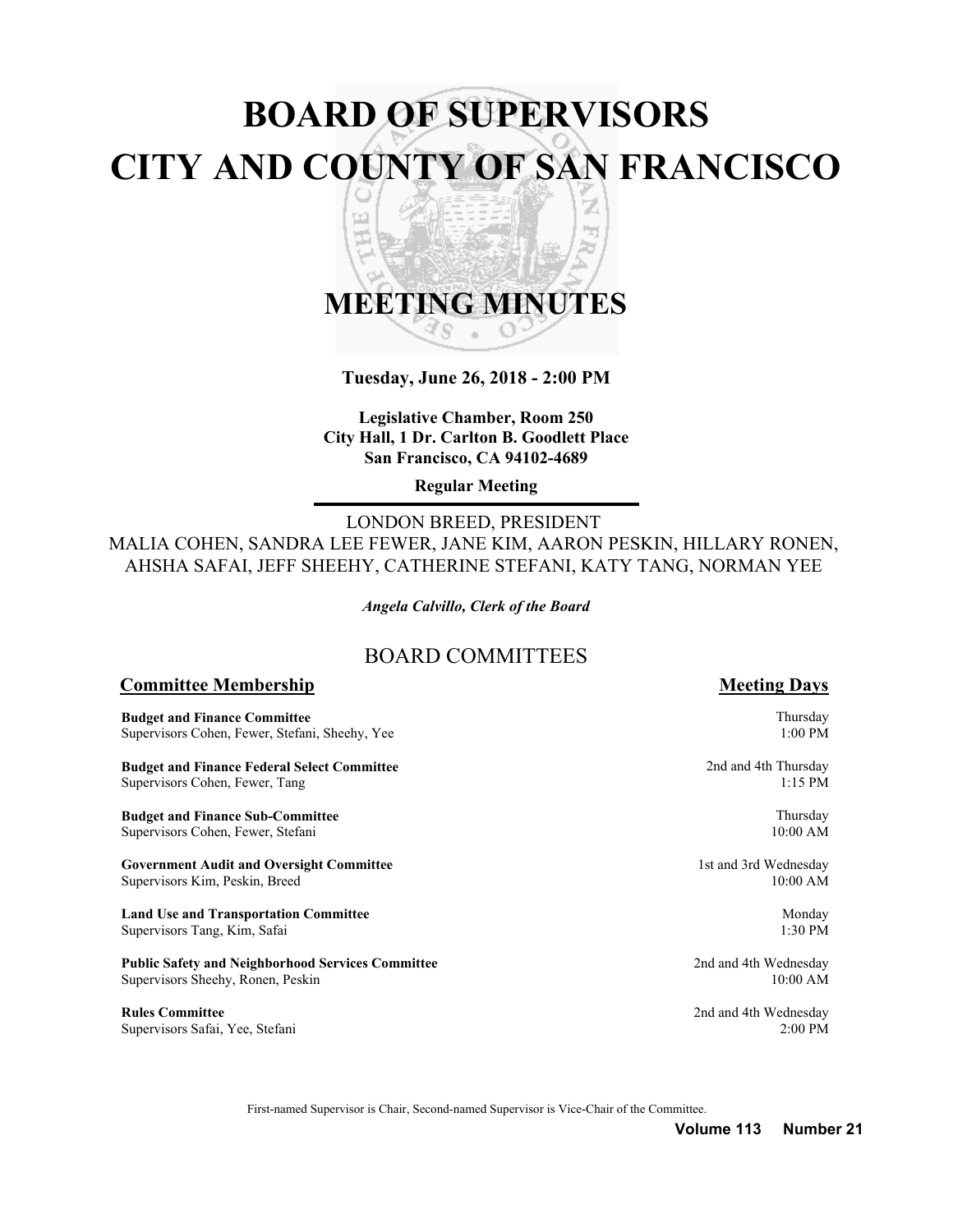**Members Present:** London N. Breed, Malia Cohen, Sandra Lee Fewer, Jane Kim, Aaron Peskin, Hillary Ronen, Ahsha Safai, Jeff Sheehy, Catherine Stefani, Katy Tang, and Norman Yee

*The Board of Supervisors of the City and County of San Francisco met in regular session on Tuesday, June 26, 2018, with President London Breed presiding.*

## **ROLL CALL AND PLEDGE OF ALLEGIANCE**

*President Breed called the meeting to order at 2:02 p.m. On the call of the roll, Supervisors Kim and Tang were noted not present. There was a quorum.*

*Supervisors Kim and Tang were noted present at 2:03 p.m.*

## **COMMUNICATIONS**

*Angela Calvillo, Clerk of the Board, informed the Board of Supervisors that she was in receipt of a communication from President London Breed, dated June 20, 2018, resigning the Office of the Board President, effective at the end of today's Board meeting on June 26, 2018, as required by Charter, Section 2.116, and Board Rule 6.11.*

## **APPROVAL OF MEETING MINUTES**

*President Breed inquired whether any Board Member had any corrections to the May 22, 2018, Board Meeting Minutes. There were no corrections.*

**Supervisor Tang, seconded by Supervisor Sheehy, moved to approve the May 22, 2018, Board Meeting Minutes. The motion carried by the following vote, following general public comment:**

Ayes: 11 - Breed, Cohen, Fewer, Kim, Peskin, Ronen, Safai, Sheehy, Stefani, Tang, Yee

## **AGENDA CHANGES**

*There were no agenda changes.*

## **SPECIAL ORDER 2:00 P.M. - Mayor's Appearance Before The Board**

*There were no questions submitted from Supervisors representing District 1, 2, 3 or 4. Mayor Mark Farrell addressed the Board of Supervisors and expressed his gratitude for the time he was allowed to serve the City and County of San Francisco during his terms as the District 2 Supervisor and the Mayor. Following public comment this matter was filed. No further action was taken.*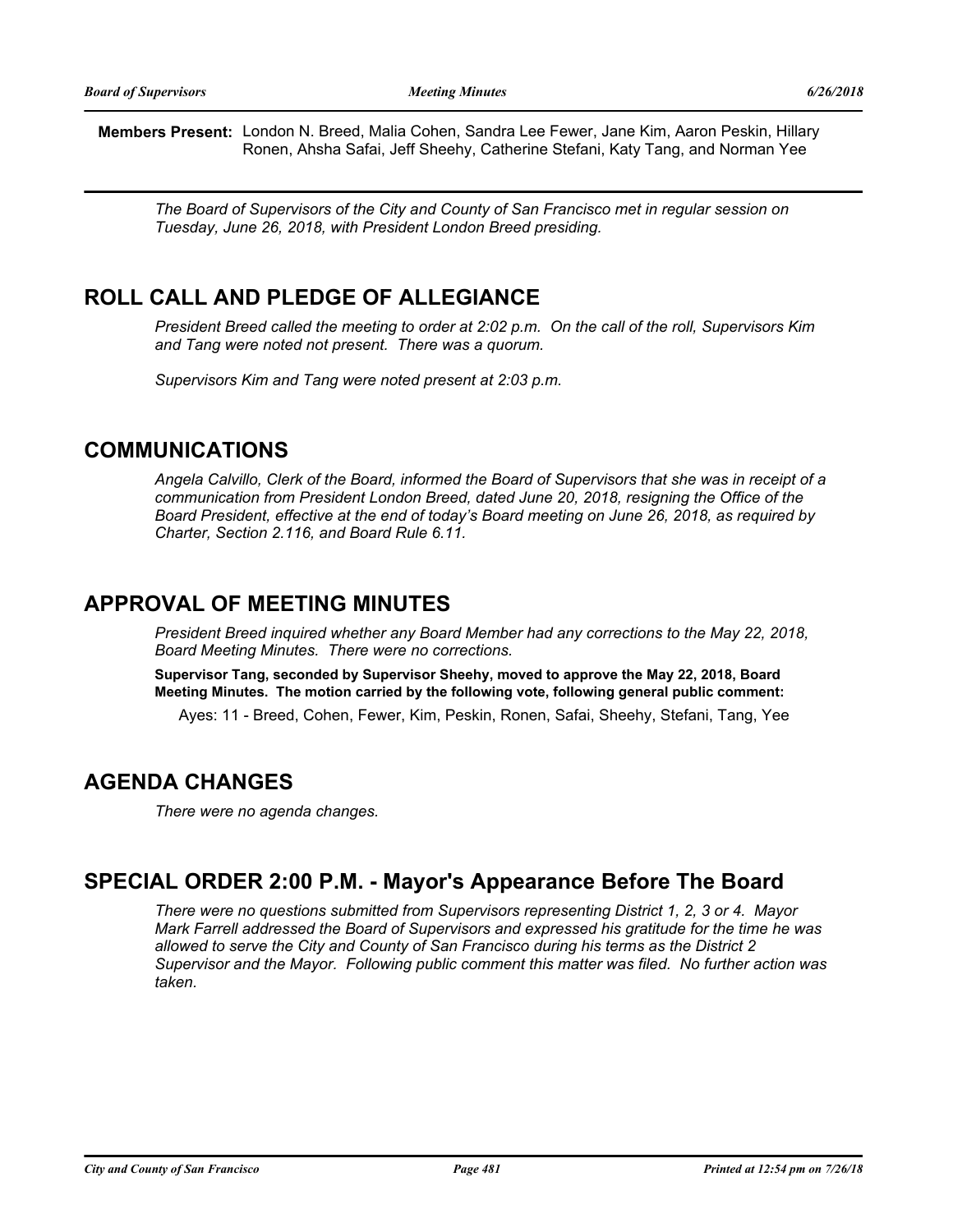## **CONSENT AGENDA**

## **Recommendations of the Government Audit and Oversight Committee**

### **[180491](http://sfgov.legistar.com/gateway.aspx?m=l&id=33360) [Settlement of Lawsuit - Nicole Moss - \$300,000]**

Ordinance authorizing settlement of the lawsuits filed by Nicole Moss against the City and County of San Francisco for \$300,000; the lawsuits were filed on February 10, 2016, in United States District Court, Case No. 16-CV-00072-KAW; entitled Arthur Moss and Dakehia Hall as Administrators of the Estate of Nicole Moss v. San Francisco General Hospital and Trauma Center, et al.; Case No. 16-CV-00657-YGR; entitled Arthur Moss and Dakehia Hall as Administrators of the Estate of Nicole Moss v. Kindred Healthcare Operating, Inc., et al.; the lawsuits involve alleged disability access and civil rights violations; other material terms of the settlement are Kindred Healthcare Operating, Inc. to pay \$200,000. (City Attorney)

#### **PASSED ON FIRST READING**

#### **[180492](http://sfgov.legistar.com/gateway.aspx?m=l&id=33361) [Settlement of Lawsuit - Juan Perez and Margarita Lopez Perez - \$275,000]**

Ordinance authorizing settlement of the lawsuit filed by Juan Perez and Margarita Lopez Perez against the City and County of San Francisco for \$275,000; the lawsuit was filed on April 24, 2015, in United States District Court, Case No. 15-cv-1846; entitled Estate Of Amilcar Perez Lopez, by and through successors in interest, et al. v. Chief of Police Greg Suhr, et al.; the lawsuit involves a fatal officer involved shooting on February 26, 2015; Plaintiffs are Juan Perez and Margarita Lopez Perez and estate of Amilcar Perez-Lopez; the settlement involves an alleged civil rights violation. (City Attorney)

#### **PASSED ON FIRST READING**

#### **[180493](http://sfgov.legistar.com/gateway.aspx?m=l&id=33362) [Settlement of Lawsuit - Angel Nguyen - \$1,350,000]**

Ordinance authorizing settlement of the lawsuit filed by Angel Nguyen against the City and County of San Francisco for \$1,350,000; the lawsuit was filed on December 22, 2015, in San Francisco Superior Court, Case No. CGC-15-549555; entitled Angel Nguyen v. City and County of San Francisco; the lawsuit involves an alleged personal injury at SFGH Wellness Center. (City Attorney)

#### **PASSED ON FIRST READING**

#### **[180595](http://sfgov.legistar.com/gateway.aspx?m=l&id=33464) [Settlement of Lawsuit - Kevin Castain and Melina Castain - \$850,000]**

Ordinance authorizing settlement of the lawsuit filed by Kevin Castain and Melina Castain against the City and County of San Francisco for \$850,000; the lawsuit was filed on November 17, 2015, in San Francisco Superior Court, Case No. CGC-15-549024; entitled Kevin Castain and Melina Castain v. City and County of San Francisco, Department of Public Works, et al.; the lawsuit involves alleged personal injury from tree limbs. (City Attorney)

#### **PASSED ON FIRST READING**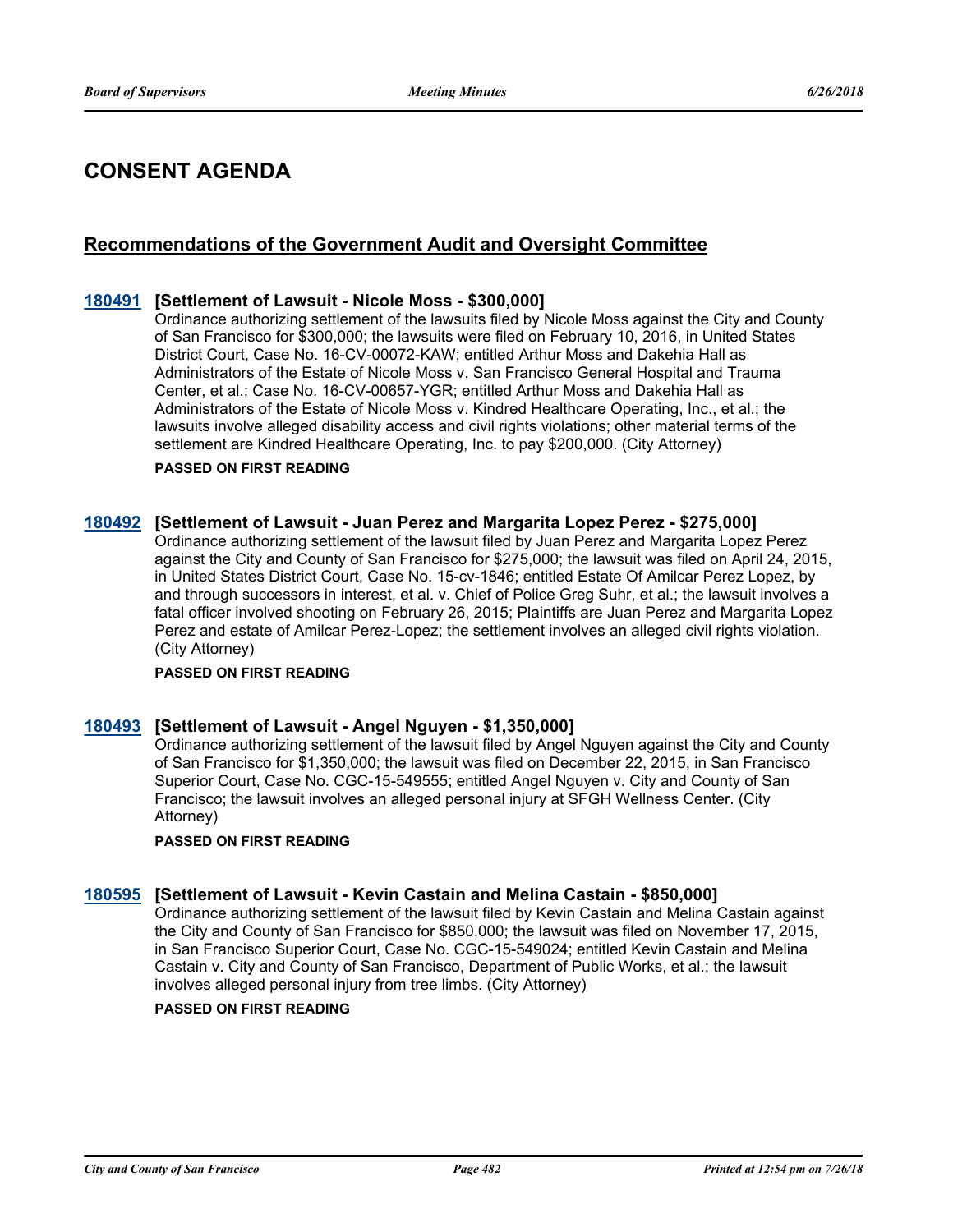## **[180596](http://sfgov.legistar.com/gateway.aspx?m=l&id=33465) [Settlement of Lawsuit - Luis Adolfo Marquez - \$150,000]**

Ordinance authorizing settlement of the lawsuit filed by Luis Adolfo Marquez against the City and County of San Francisco for \$150,000; the lawsuit was filed on October 5, 2016, in San Francisco Superior Court, Case No. CGC-16-554676; entitled Luis Adolfo Marquez v. Jimmy Denis Ford, City and County of San Francisco; the lawsuit involves an alleged personal injury on a City street. (City Attorney)

#### **PASSED ON FIRST READING**

#### **[180597](http://sfgov.legistar.com/gateway.aspx?m=l&id=33466) [Settlement of Lawsuit - Pacific Bell Telephone Company - \$67,500]**

Ordinance authorizing settlement of the lawsuit filed by Pacific Bell Telephone Company against the City and County of San Francisco for \$67,500; the lawsuit was filed on August 9, 2017, in San Francisco Superior Court, Case No. CGC-17-560617; entitled Pacific Bell Telephone Company v. City and County of San Francisco; the lawsuit involves an alleged flooding incident. (City Attorney)

#### **PASSED ON FIRST READING**

#### **[180598](http://sfgov.legistar.com/gateway.aspx?m=l&id=33467) [Settlement of Unlitigated Claim - CM Bivens - \$45,000]**

Resolution approving the settlement of unlitigated claims filed by CM Bivens against the City and County of San Francisco for \$45,000; the claims were filed on October 20, 2016, and June 15, 2017; the claims involve an employment dispute. (City Attorney)

#### **Resolution No.** 217-18

**ADOPTED**

## **Recommendation of the Land Use and Transportation Committee**

## **[Planning Code - Landmark Designation of 234-246 First Street (aka Phillips [180387](http://sfgov.legistar.com/gateway.aspx?m=l&id=33256) Building)]**

### **Sponsor: Kim**

Ordinance amending the Planning Code to designate 234-246 First Street (aka Phillips Building), in Assessor's Parcel Block No. 3736, Lot No. 006, as a Landmark under Article 10 of the Planning Code; affirming the Planning Department's determination under the California Environmental Quality Act; and making findings of consistency with the General Plan, and with the eight priority policies of Planning Code, Section 101.1, and findings of public necessity, convenience, and welfare under Planning Code, Section 302.

**Ordinance No.** 148-18

**FINALLY PASSED**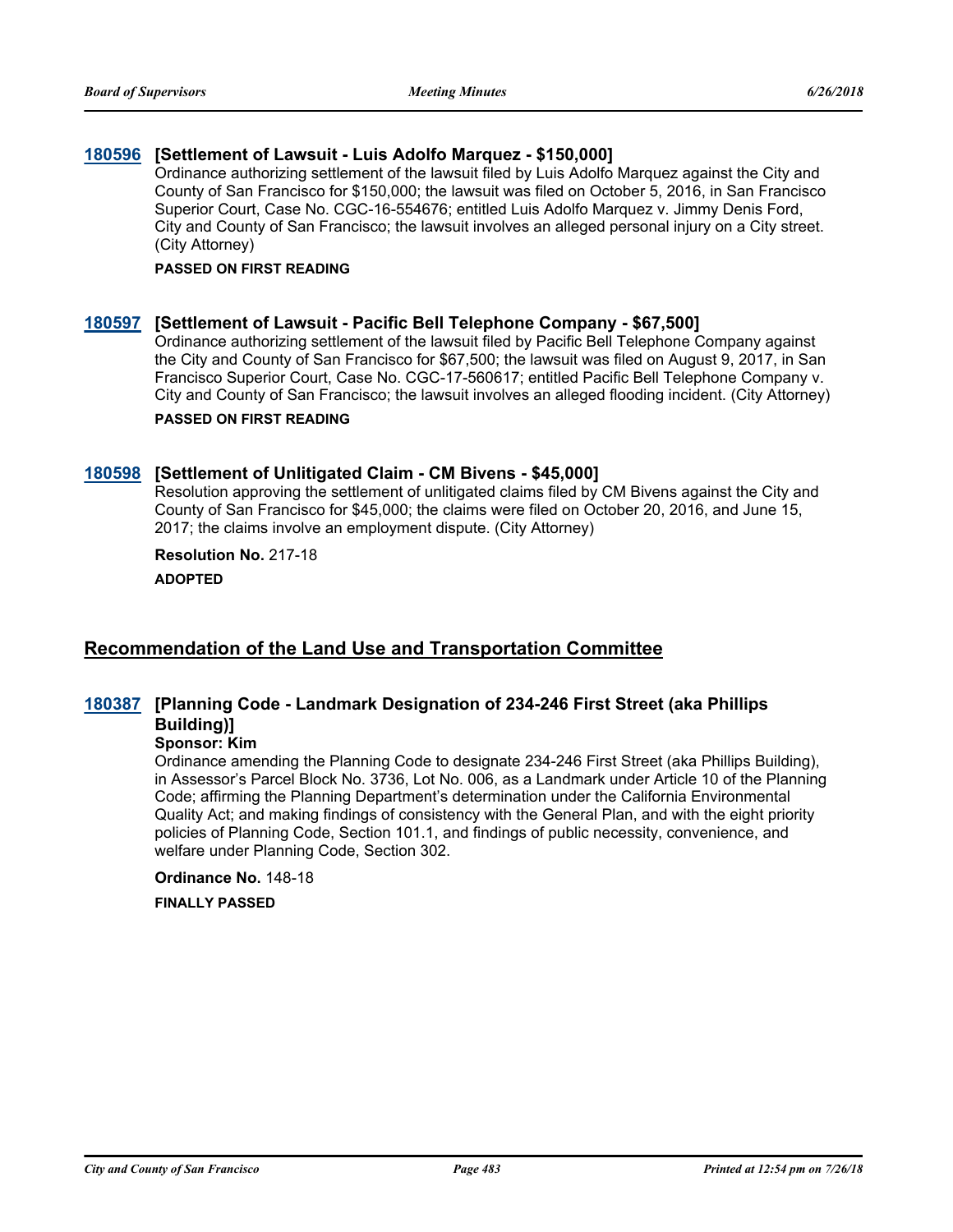## **Recommendation of the Public Safety and Neighborhood Services Committee**

## **[Health Code - Medical Cannabis Dispensaries - Extensions of Time to Sell Adult [180616](http://sfgov.legistar.com/gateway.aspx?m=l&id=33485) Use Cannabis]**

## **Sponsor: Cohen**

Ordinance amending the Health Code to allow the Director of the Department of Public Health to extend, for multiple 90-day periods rather than a single 90-day period, the 120-day authorization for Medical Cannabis Dispensaries to sell adult use cannabis.

#### **Ordinance No.** 147-18

#### **FINALLY PASSED**

#### **The foregoing items were acted upon by the following vote:**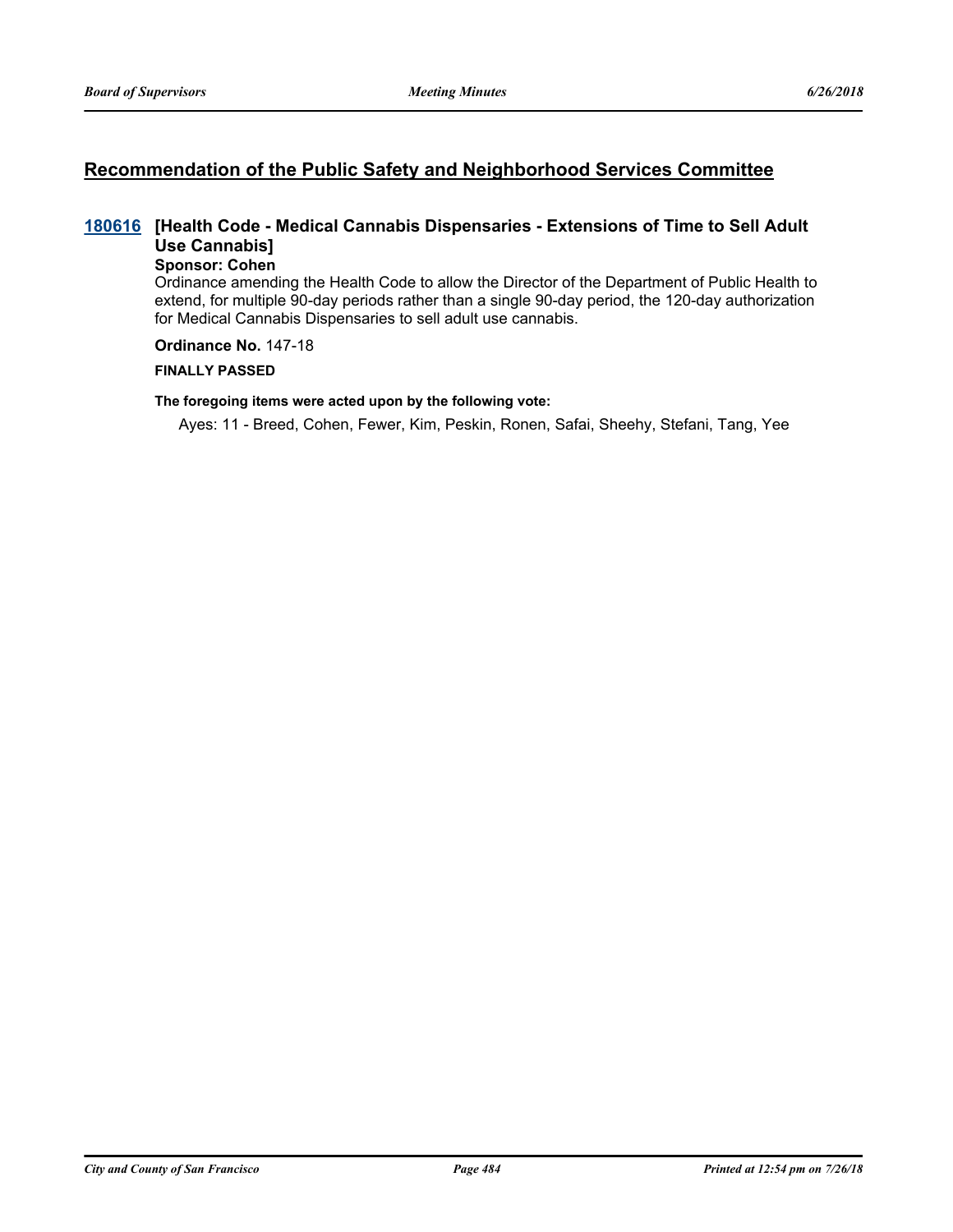## **REGULAR AGENDA**

## **UNFINISHED BUSINESS**

## **Recommendations of the Budget and Finance Committee**

### [180454](http://sfgov.legistar.com/gateway.aspx?m=l&id=33323) [General Obligation Bond Election - Seawall and Other Critical Infrastructure -**\$425,000,000]**

**Sponsors: Mayor; Breed, Cohen, Kim, Peskin, Sheehy, Yee, Safai and Tang** Ordinance calling and providing for a special election to be held in the City and County of San Francisco on Tuesday, November 6, 2018, for the purpose of submitting to San Francisco voters a proposition to incur the following bonded debt of the City and County: \$425,000,000 to finance the construction, reconstruction, acquisition, improvement, demolition, seismic strengthening and repair of the Embarcadero Seawall and other critical infrastructure, and related costs necessary or convenient for the foregoing purposes; authorizing landlords to pass-through 50% of the resulting property tax increase to residential tenants in accordance with Administrative Code, Chapter 37; finding that the estimated cost of such proposed project is and will be too great to be paid out of the ordinary annual income and revenue of the City and County and will require expenditures greater than the amount allowed therefor by the annual tax levy; reciting the estimated cost of such proposed project; fixing the date of election and the manner of holding such election and the procedure for voting for or against the proposition; fixing the maximum rate of interest on such bonds and providing for the levy and collection of taxes to pay both principal and interest; prescribing notice to be given of such election; affirming the Planning Department's determination under the California Environmental Quality Act, and finding that the proposed bond is in conformity with the eight priority policies of Planning Code, Section 101.1(b), and with the General Plan; consolidating the special election with the general election; establishing the election precincts, voting places and officers for the election; waiving the word limitation on ballot propositions imposed by Municipal Elections Code, Section 510; complying with the restrictions on the use of bond proceeds specified in California Government Code, Section 53410; incorporating the provisions regarding the Citizens' Bond Oversight Committee in Administrative Code, Sections 5.30-5.36; and waiving the time requirements specified in Administrative Code, Section 2.34. (Economic Impact)

(Pursuant to California Government Code, Sections 43607 and 43608, this matter shall require a vote of two-thirds (8 votes) of all members of the Board of Supervisors to approve passage of this ordinance.)

#### **Ordinance No.** 146-18

#### **FINALLY PASSED by the following vote:**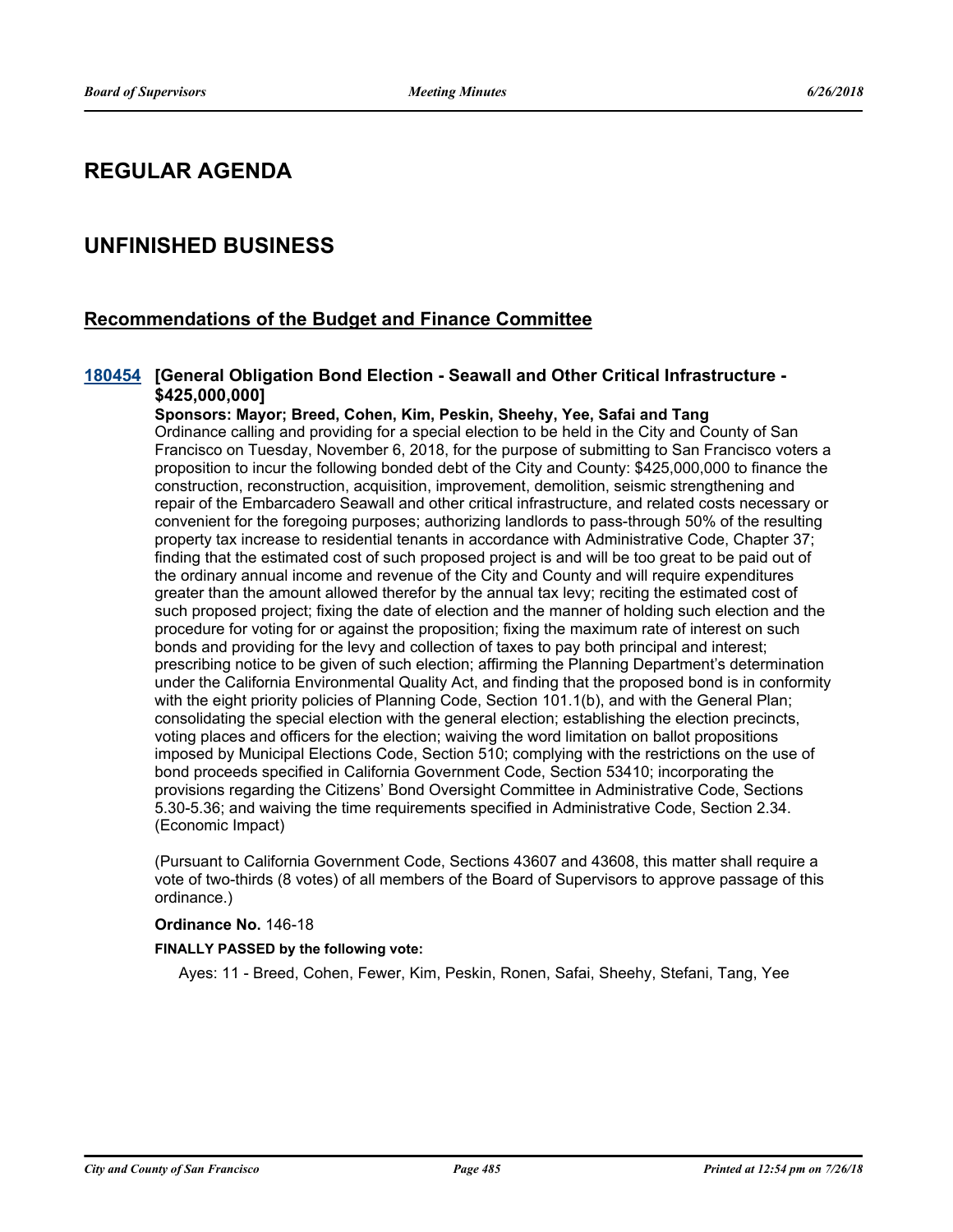*President Breed requested File Nos. 180572 and 180573 be called together.*

## **[Proposed Interim Budget and Appropriation Ordinance for Departments - FYs [180572](http://sfgov.legistar.com/gateway.aspx?m=l&id=33441) 2018-2019 and 2019-2020]**

#### **Sponsor: Mayor**

Proposed Interim Budget and Appropriation Ordinance appropriating all estimated receipts and all estimated expenditures for Departments of the City and County of San Francisco as of June 1, 2018, for the FYs ending June 30, 2019, and June 30, 2020. (Fiscal Impact; No Budget and Legislative Analyst Report)

#### **Ordinance No.** 162-18

#### **FINALLY PASSED by the following vote:**

Ayes: 11 - Breed, Cohen, Fewer, Kim, Peskin, Ronen, Safai, Sheehy, Stefani, Tang, Yee

### **[180573](http://sfgov.legistar.com/gateway.aspx?m=l&id=33442) [Proposed Interim Annual Salary Ordinance - FYs 2018-2019 and 2019-2020] Sponsor: Mayor**

Proposed Interim Annual Salary Ordinance enumerating positions in the Annual Budget and Appropriation Ordinance for the FYs ending June 30, 2019, and June 30, 2020, continuing, creating, or establishing these positions; enumerating and including therein all positions created by Charter or State law for which compensations are paid from City and County funds and appropriated in the Annual Appropriation Ordinance; authorizing appointments or continuation of appointments thereto; specifying and fixing the compensations and work schedules thereof; and authorizing appointments to temporary positions and fixing compensations. (Fiscal Impact; No Budget and Legislative Analyst Report)

#### **Ordinance No.** 163-18

#### **FINALLY PASSED by the following vote:**

Ayes: 11 - Breed, Cohen, Fewer, Kim, Peskin, Ronen, Safai, Sheehy, Stefani, Tang, Yee

## **Recommendations of the Government Audit and Oversight Committee**

*Supervisor Sheehy was noted absent at 2:12 p.m.*

*President Breed requested File Nos. 180502, 180503, 180504, 180505, 180506, 180507, 180508, 180509, 180510, 180511, 180512, 180513 and 180514 be called together.*

## **[Memorandum of Understanding - San Francisco Fire Fighters Union, Local 798, [180502](http://sfgov.legistar.com/gateway.aspx?m=l&id=33371) Unit 1]**

#### **Sponsor: Mayor**

Ordinance adopting and implementing the 2018-2021 Memorandum of Understanding between the City and County of San Francisco and the San Francisco Fire Fighters Union, Local 798, Unit 1, to be effective July 1, 2018, through June 30, 2021.

#### **Ordinance No.** 149-18

#### **FINALLY PASSED by the following vote:**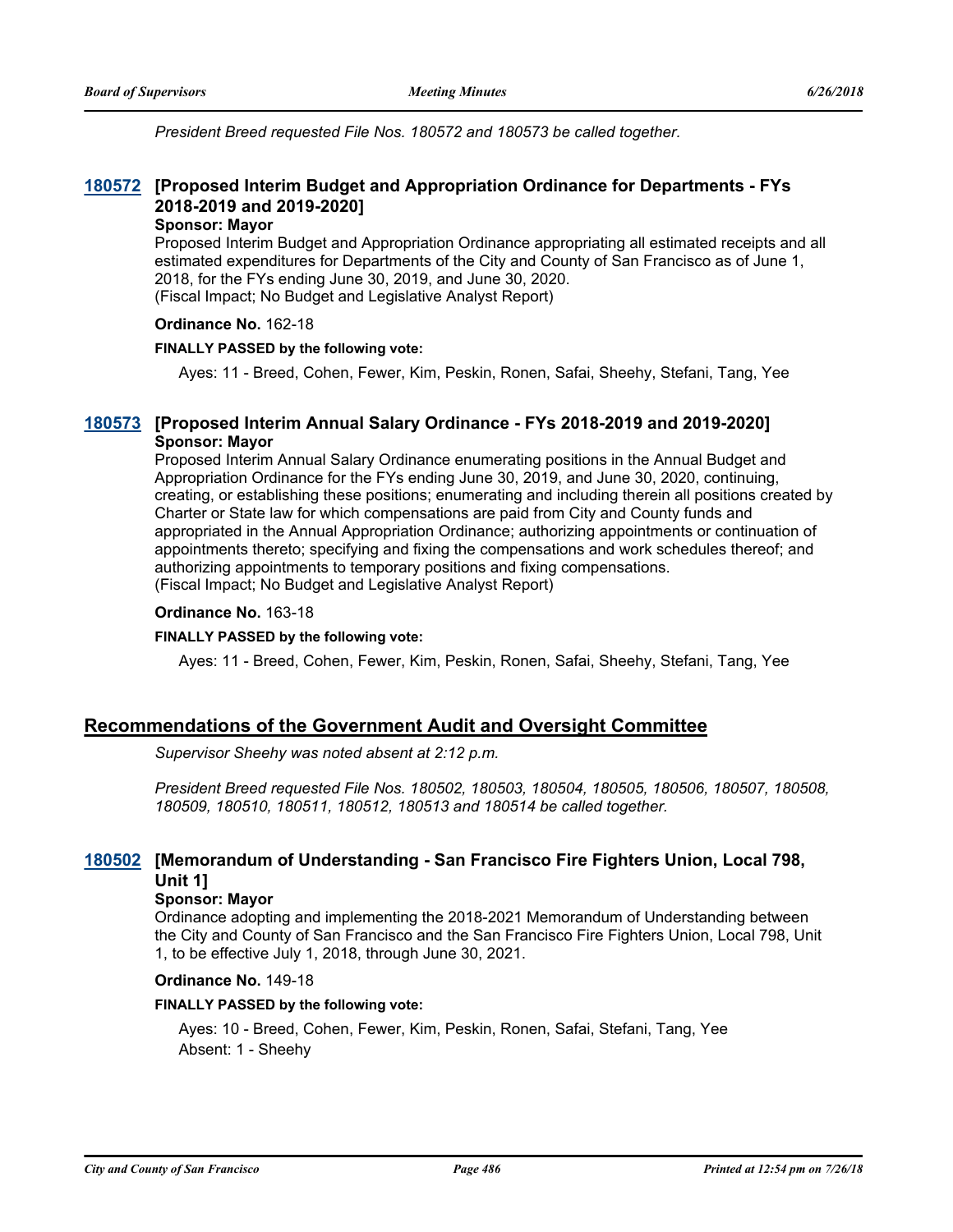## **[Memorandum of Understanding - San Francisco Fire Fighters Union, Local 798, [180503](http://sfgov.legistar.com/gateway.aspx?m=l&id=33372) Unit 2]**

#### **Sponsor: Mayor**

Ordinance adopting and implementing the 2018-2021 Memorandum of Understanding between the City and County of San Francisco and the San Francisco Fire Fighters Union, Local 798, Unit 2, to be effective July 1, 2018, through June 30, 2021.

#### **Ordinance No.** 150-18

#### **FINALLY PASSED by the following vote:**

Ayes: 10 - Breed, Cohen, Fewer, Kim, Peskin, Ronen, Safai, Stefani, Tang, Yee Absent: 1 - Sheehy

### **[180504](http://sfgov.legistar.com/gateway.aspx?m=l&id=33373) [Memorandum of Understanding - San Francisco Police Officers' Association] Sponsor: Mayor**

Ordinance adopting and implementing the decision and award of the Arbitration Board under Charter, Section A8.590-5, establishing the 2018-2021 Memorandum of Understanding between the City and County of San Francisco and the San Francisco Police Officers' Association, to be effective July 1, 2018, through June 30, 2021.

#### **Ordinance No.** 151-18

#### **FINALLY PASSED by the following vote:**

Ayes: 10 - Breed, Cohen, Fewer, Kim, Peskin, Ronen, Safai, Stefani, Tang, Yee Absent: 1 - Sheehy

## **[180505](http://sfgov.legistar.com/gateway.aspx?m=l&id=33374) [Memorandum of Understanding - Municipal Executives' Association - Fire] Sponsor: Mayor**

Ordinance adopting and implementing the Memorandum of Understanding between the City and County of San Francisco and the Municipal Executives' Association - Fire, to be effective July 1, 2018, through June 30, 2021.

#### **Ordinance No.** 152-18

#### **FINALLY PASSED by the following vote:**

Ayes: 10 - Breed, Cohen, Fewer, Kim, Peskin, Ronen, Safai, Stefani, Tang, Yee Absent: 1 - Sheehy

### **[180506](http://sfgov.legistar.com/gateway.aspx?m=l&id=33375) [Memorandum of Understanding - Municipal Executives' Association - Police] Sponsor: Mayor**

Ordinance adopting and implementing the Memorandum of Understanding between the City and County of San Francisco and the Municipal Executives' Association - Police, to be effective July 1, 2018, through June 30, 2021.

#### **Ordinance No.** 153-18

#### **FINALLY PASSED by the following vote:**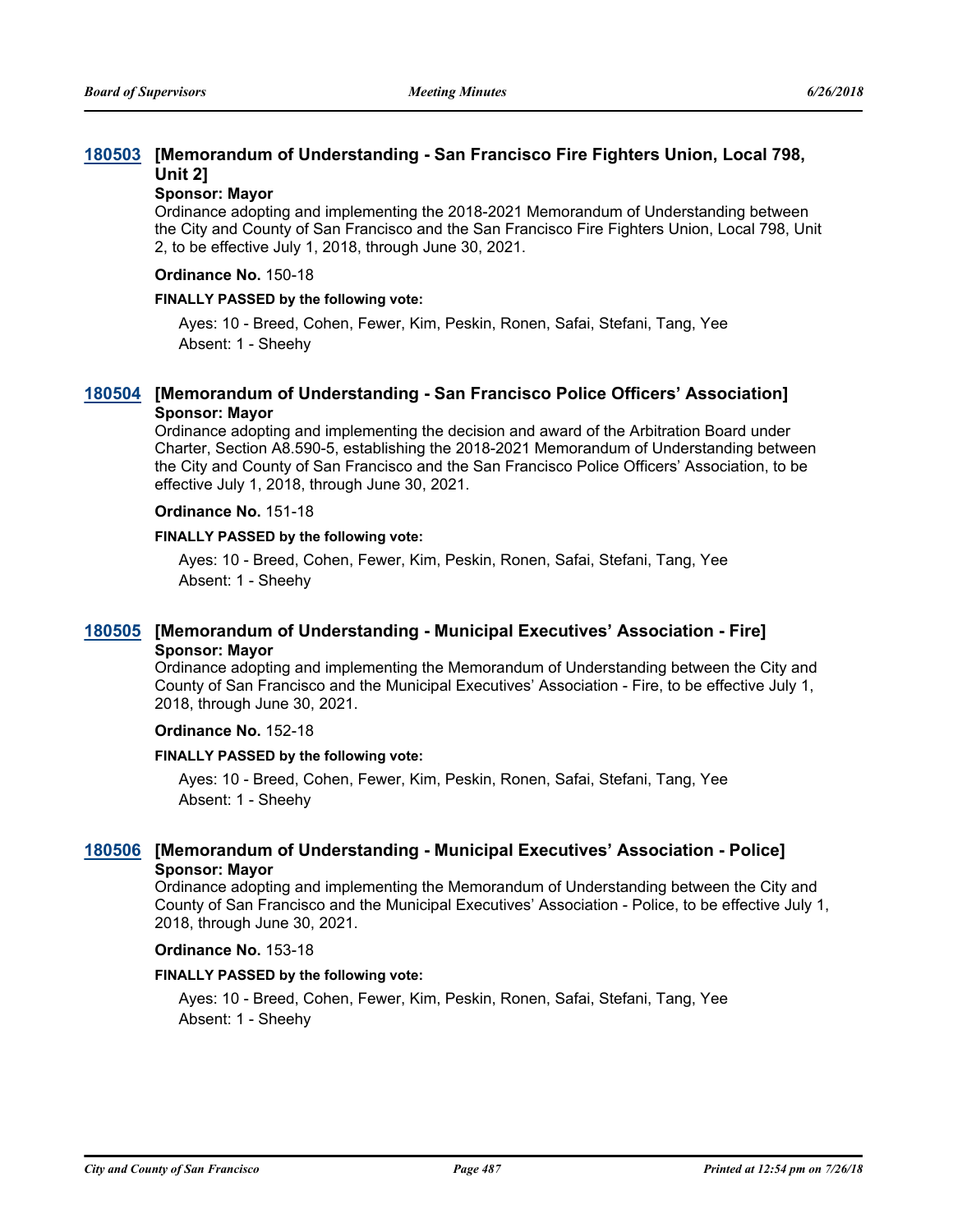## **[180507](http://sfgov.legistar.com/gateway.aspx?m=l&id=33376) [Compensation for Unrepresented Employees]**

#### **Sponsor: Mayor**

Ordinance fixing compensation for persons employed by the City and County of San Francisco whose compensation is subject to the provisions of Section A8.409 of the Charter, in job codes not represented by an employee organization, and establishing working schedules and other terms and conditions of employment and methods of payment effective July 1, 2018.

#### **Ordinance No.** 154-18

#### **FINALLY PASSED by the following vote:**

Ayes: 10 - Breed, Cohen, Fewer, Kim, Peskin, Ronen, Safai, Stefani, Tang, Yee Absent: 1 - Sheehy

## **[Memorandum of Understanding - Union of American Physicians and Dentists (Unit [180508](http://sfgov.legistar.com/gateway.aspx?m=l&id=33377) 17)]**

#### **Sponsor: Mayor**

Ordinance adopting and implementing Amendment No. 2 to the 2015-2018 Memorandum of Understanding between the City and County of San Francisco and the Union of American Physicians and Dentists (Unit 17) to update certain terms and conditions of employment and extend the term of the Memorandum of Understanding through June 30, 2019.

#### **Ordinance No.** 155-18

#### **FINALLY PASSED by the following vote:**

Ayes: 10 - Breed, Cohen, Fewer, Kim, Peskin, Ronen, Safai, Stefani, Tang, Yee Absent: 1 - Sheehy

## **[Memorandum of Understanding - Union of American Physicians and Dentists (Unit [180509](http://sfgov.legistar.com/gateway.aspx?m=l&id=33378) 18)]**

## **Sponsor: Mayor**

Ordinance adopting and implementing Amendment No. 2 to the 2015-2018 Memorandum of Understanding between the City and County of San Francisco and the Union of American Physicians and Dentists (Unit 18) to update certain terms and conditions of employment and extend the term of the Memorandum of Understanding through June 30, 2019.

#### **Ordinance No.** 156-18

#### **FINALLY PASSED by the following vote:**

Ayes: 10 - Breed, Cohen, Fewer, Kim, Peskin, Ronen, Safai, Stefani, Tang, Yee Absent: 1 - Sheehy

## **[Memorandum of Understanding - Service Employees International Union, Local [180510](http://sfgov.legistar.com/gateway.aspx?m=l&id=33379) 1021 - H-1 Fire Rescue Paramedics]**

#### **Sponsor: Mayor**

Ordinance adopting and implementing Amendment No. 6 to the 2007-2018 Memorandum of Understanding between the City and County of San Francisco and Service Employees International Union, Local 1021 for H-1 Fire Rescue Paramedics by updating language and extending the term of the Memorandum of Understanding through June 30, 2020.

#### **Ordinance No.** 157-18

#### **FINALLY PASSED by the following vote:**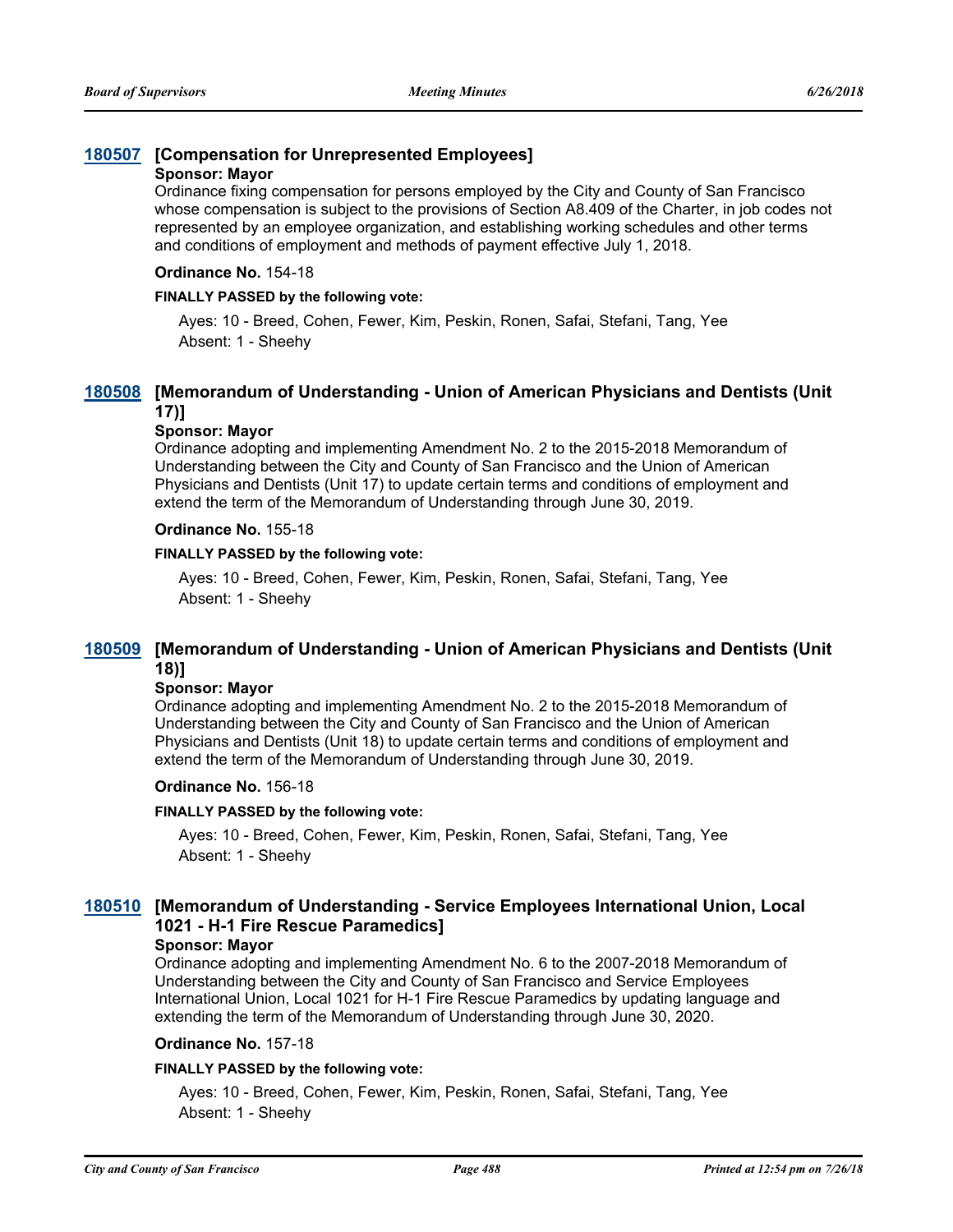## **[Memorandum of Understanding - Transport Workers' Union, Local 250-A, [180511](http://sfgov.legistar.com/gateway.aspx?m=l&id=33380) Multi-Unit (Unit 28)]**

#### **Sponsor: Mayor**

Ordinance adopting and implementing Amendment No. 1 to the 2014-2019 Memorandum of Understanding between the City and County of San Francisco and the Transport Workers' Union, Local 250-A, Multi-Unit (Unit 28), to implement a "Union Access to New Employees" program.

#### **Ordinance No.** 158-18

#### **FINALLY PASSED by the following vote:**

Ayes: 10 - Breed, Cohen, Fewer, Kim, Peskin, Ronen, Safai, Stefani, Tang, Yee Absent: 1 - Sheehy

## **[Memorandum of Understanding - Transport Workers' Union, Local 250-A - [180512](http://sfgov.legistar.com/gateway.aspx?m=l&id=33381) Automotive Service Workers (7410)]**

#### **Sponsor: Mayor**

Ordinance adopting and implementing Amendment No. 1 to the 2014-2019 Memorandum of Understanding between the City and County of San Francisco and the Transport Workers' Union, AFL-CIO, Local 250-A, Automotive Service Workers (7410), to implement a "Union Access to New Employees" program.

#### **Ordinance No.** 159-18

#### **FINALLY PASSED by the following vote:**

Ayes: 10 - Breed, Cohen, Fewer, Kim, Peskin, Ronen, Safai, Stefani, Tang, Yee Absent: 1 - Sheehy

#### **[180513](http://sfgov.legistar.com/gateway.aspx?m=l&id=33382) [Memorandum of Understanding - Crafts Coalition] Sponsor: Mayor**

Ordinance adopting and implementing Amendment No. 1 to the 2014-2019 Memorandum of Understanding between the City and County of San Francisco and the Crafts Coalition: Bricklayers and Allied Crafts, Local 3; Hod Carriers, Local 166; Northern California Carpenters Regional Council, Local 22; Carpet, Linoleum and Soft Tile Workers, Local 12; Plasterers and Cement Masons, Local 300; Glaziers, Architectural Metal and Glass Workers, Local Union No. 718; International Alliance of the Theatrical Stage Employees, Moving Picture Technicians, Artist and Allied Crafts of the United States, Its Territories and Canada, Local 16; International Association of Bridges, Structural Ornamental, Reinforcing Iron Workers, Riggers and Machinery Movers, Local 377; Pile Drivers, Divers, Carpenters, Bridge, Wharf and Dock Builders, Local Union No. 34; Plasterers and Shophands, Local 66; United Union of Roofers, Waterproofers and Allied Workers, Local 40; Sheet Metal Workers International Union, Local 104; and Teamsters, Local 853, to implement a "Union Access to New Employees" program.

#### **Ordinance No.** 160-18

#### **FINALLY PASSED by the following vote:**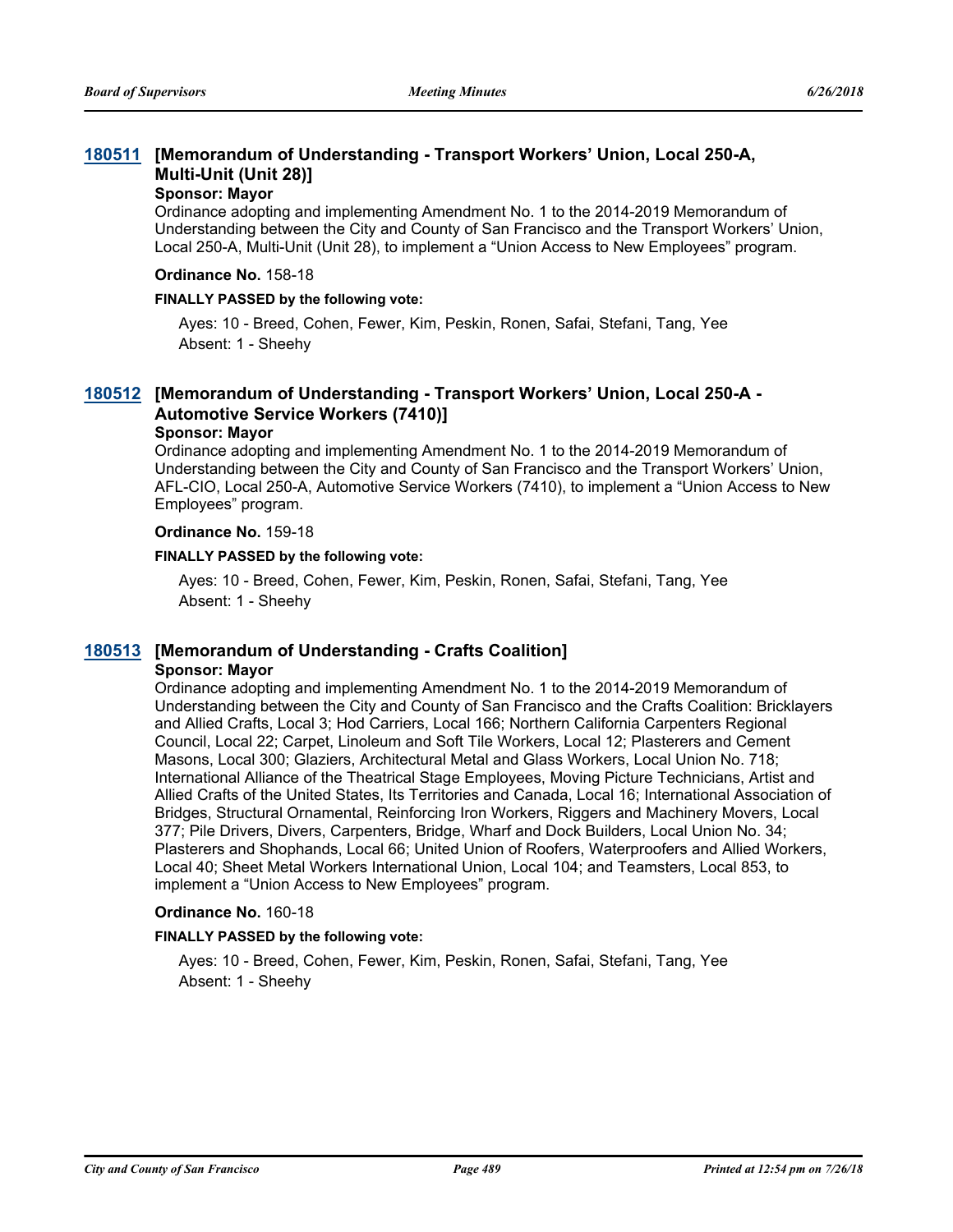## **[Memorandum of Understanding - International Federation of Professional and [180514](http://sfgov.legistar.com/gateway.aspx?m=l&id=33383) Technical Engineers, Local 21]**

#### **Sponsor: Mayor**

Ordinance adopting and implementing Amendment No. 3 to the 2014-2019 Memorandum of Understanding between the City and County of San Francisco and the International Federation of Professional and Technical Engineers, Local 21, by adding: a one-time base wage increase of 6.40% to Classification 8240 Public Safety Communications Coordinators, effective July 1, 2018; and \$150,000 in training funds for FY2018-2019 only, for total training funds for that year of \$900,000.

#### **Ordinance No.** 161-18

#### **FINALLY PASSED by the following vote:**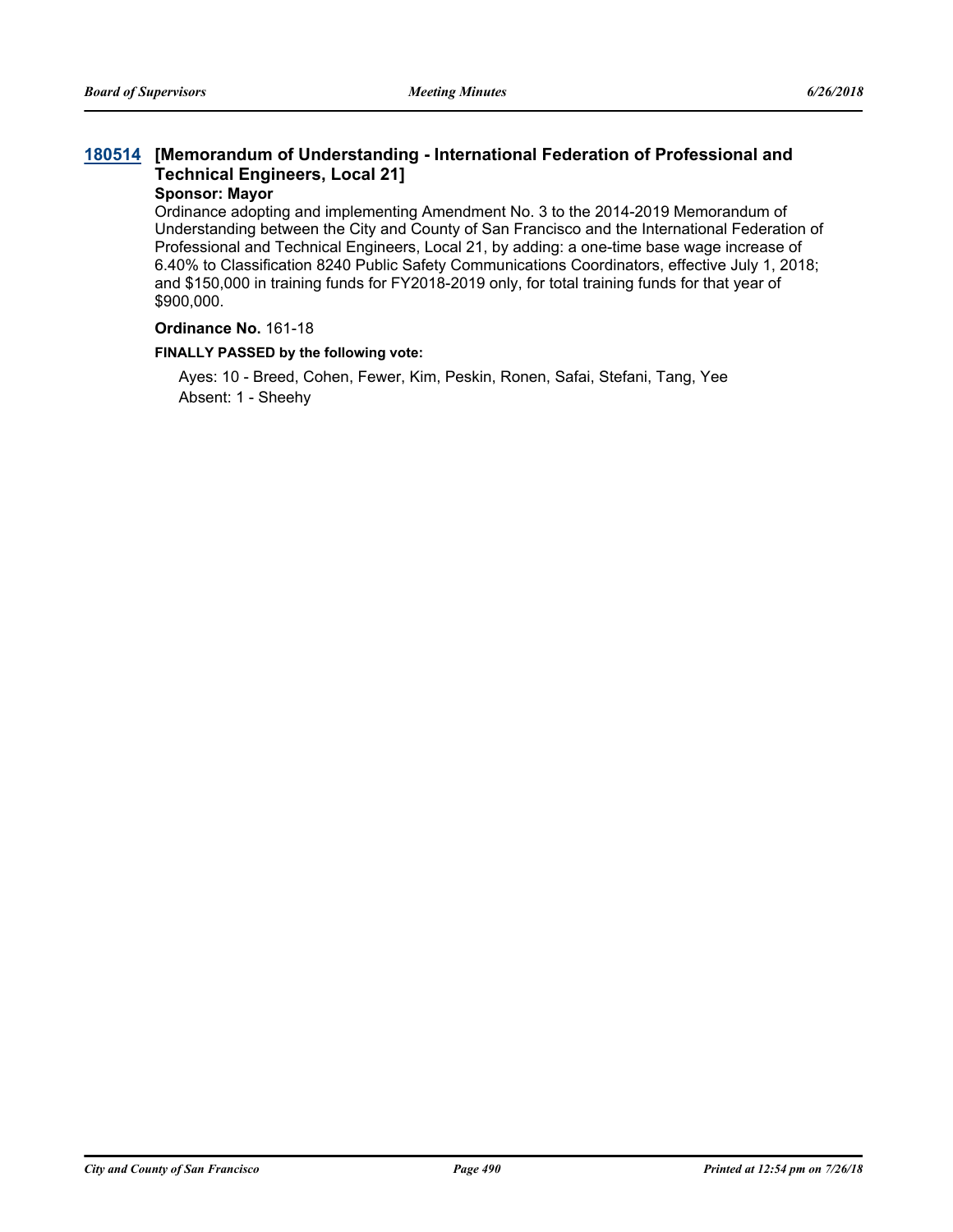## **Recommendation of the Land Use and Transportation Committee**

*Supervisor Sheehy was noted present at 2:14 p.m.*

## **[Planning Code - Review for Downtown and Affordable Housing Projects; [180423](http://sfgov.legistar.com/gateway.aspx?m=l&id=33292) Notification Requirements; Review of Alterations to Historical Landmarks and in Conservation Districts]**

#### **Sponsor: Mayor**

Ordinance amending the Planning Code to streamline affordable housing project review by eliminating a Planning Commission Discretionary Review hearing for 100% affordable housing projects upon delegation by the Planning Commission; to provide for Planning Department review of large projects located in C-3 (Downtown Commercial) Districts and for certain minor alterations to Historical Landmarks and in Conservation Districts; to consolidate, standardize, and streamline notification requirements and procedures, including required newspaper notice, in Residential, Commercial, and Mixed-Use Districts; affirming the Planning Department's determination under the California Environmental Quality Act; making findings of consistency with the General Plan, and the eight priority policies of Planning Code, Section 101.1; and adopting findings of public necessity, convenience, and welfare under Planning Code, Section 302.

*Privilege of the floor was granted unanimously to Kate Stacy (Office of the City Attorney) and Jacob Bintliff (Planning Department) who responded to questions raised throughout the discussion.*

*Supervisor Peskin, seconded by Supervisor Ronen, moved that this Ordinance be AMENDED, AN AMENDMENT OF THE WHOLE BEARING SAME TITLE, on Page 41, Lines 20-23, by adding 'including but not limited to the features listed in Planning Code Section 136(c)(25)' and striking 'except those features listed in Section 136(c)(1) through 136(c)(26) in districts where those sections apply where the existing structure has not been expanded in the prior 3 years'; on Page 44, Line 9, through Page 48, Line 7, by adding new 'Subsections (d) through (d)(9)(B)' regarding notification requirements once an application is determined to be compliant with development standards; on Page 60, Lines 3, 6-7, and 8-9, by making exceptions for 'requirements set forth in Section 311' and 'in a manner consistent with the Planning Commission's policy'; on Page 61, Lines 3-7, by striking 'Subsection 333(d)(1)(D)(i)', Lines 12-18, by striking Subsections (2)(i) and (2)(ii) regarding 'Definitions', and adding new 'Subsections (2), (2)(A), and (2)(b)' regarding 'Language Access' to ensure public notice forms comply with the requirements of the 'Language Access Ordinance'; on Page 70, Line 24, through Page 71, Line 5, by striking 'Section 6. Planning Commission Policy Requiring Pre-Application Meetings.'; and making other clarifying and conforming changes.* 

*Before the vote was taken, Supervisor Peskin, seconded by Supervisor Ronen, moved that the motion to amend the Ordinance be AMENDED on Page 41, Lines 21-22, by striking 'including but not limited to the features listed in Planning Code Section 136(c)(25)', and adding 'except those features listed in Section 136(c)(1) through Section 136(c)(24) and 136(c)(26)'.*

*Before the vote was taken, Supervisor Peskin, seconded by Supervisor Ronen, moved that this motion to amend the Ordinance be further AMENDED on Page 47, Line 19, by adding '(A)-(D)' after 'Section 311(d)(7)'; on Page 48, Line 2, by striking 'subsection 333(d)' and adding 'Section 311(d)(7), and Lines 24-25, by adding 'Section 333 of this Code' and striking 'this Section 311'.*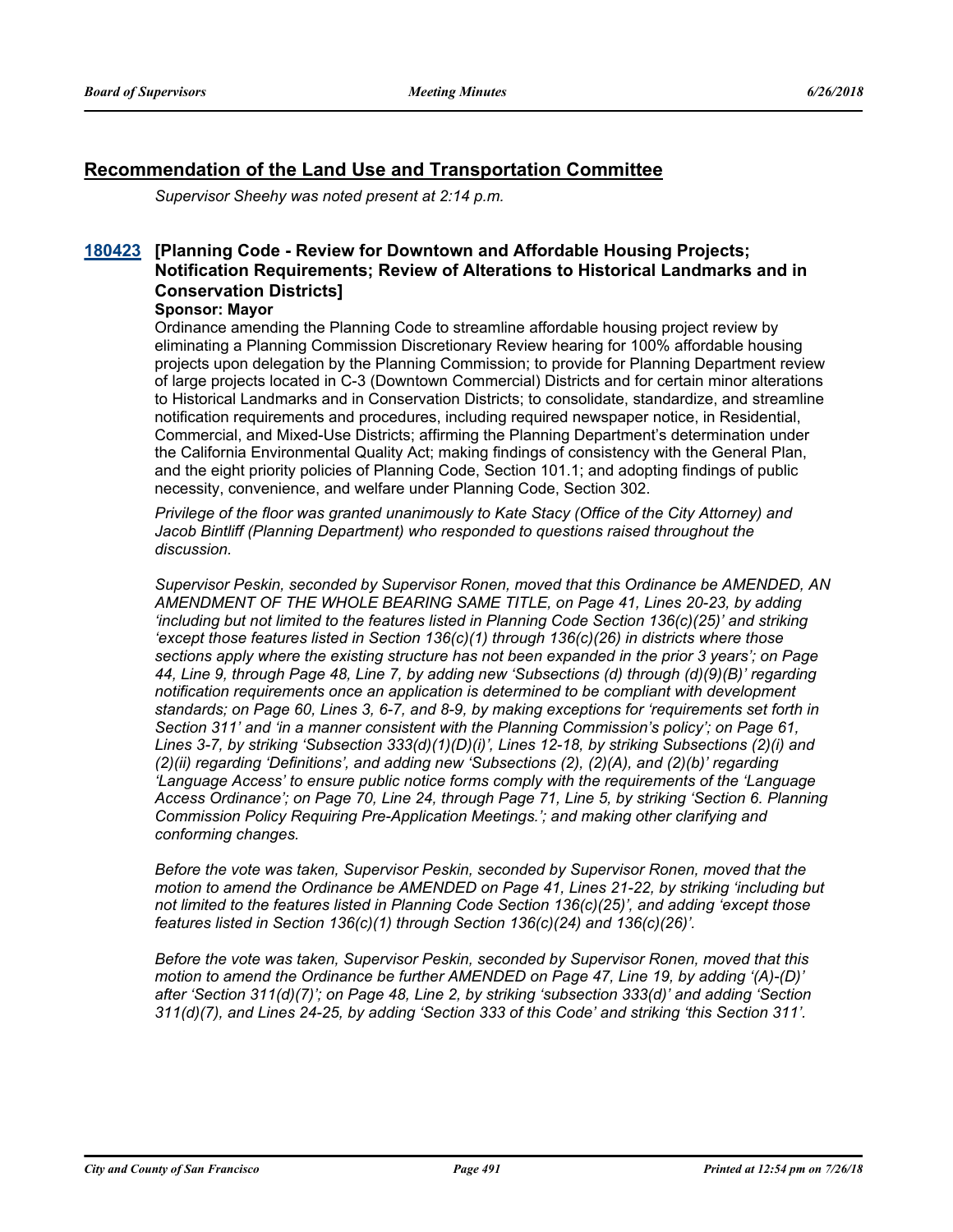**Supervisor Peskin, seconded by Supervisor Ronen, moved that this Ordinance be AMENDED, AN AMENDMENT OF THE WHOLE BEARING SAME TITLE, on Page 41, Lines 20-23, by striking 'including but not limited to the features listed in Planning Code Section 136(c)(25)', by adding 'except those features listed in Section 136(c)(1) through 136(c)(26)', and by striking 'in districts where those sections apply where the existing structure has not been expanded in the prior 3 years'; on Page 44, Line 9, through Page 48, Line 7, by adding new 'Subsections (d) through (d)(9)(B)' regarding notification requirements once an application is determined to be compliant with development standards; on Page 48, Lines 24-25, by adding 'Section 333 of this Code' and striking 'this Section 311'; on Page 60, Lines 3, 6-7, and 8-9, by making exceptions for 'requirements set forth in Section 311' and 'in a manner consistent with the Planning Commission's policy'; on Page 61, Lines 3-7, by striking 'Subsection 333(d)(1)(D)(i)', Lines 12-18, by striking Subsections (2)(i) and (2)(ii) regarding 'Definitions', and adding new 'Subsections (2), (2)(A), and (2)(b)' regarding 'Language Access' to ensure public notice forms comply with the requirements of the 'Language Access Ordinance'; on Page 70, Line 24, through Page 71, Line 5, by striking 'Section 6. Planning Commission Policy Requiring Pre-Application Meetings.'; and making other clarifying and conforming changes. The motion carried by the following vote:**

Ayes: 11 - Breed, Cohen, Fewer, Kim, Peskin, Ronen, Safai, Sheehy, Stefani, Tang, Yee

#### **PASSED ON FIRST READING AS AMENDED by the following vote:**

Ayes: 11 - Breed, Cohen, Fewer, Kim, Peskin, Ronen, Safai, Sheehy, Stefani, Tang, Yee

## **NEW BUSINESS**

## **Recommendations of the Budget and Finance Committee**

## **[180497](http://sfgov.legistar.com/gateway.aspx?m=l&id=33366)** [Outreach Community Advertising and Neighborhood Outreach Advertising - Small **Business Exchange; El Reportero; Bay Area Reporter; Jasmine Blue Media LLC, dba Marina Times; The Potrero View; Sing Tao Daily; World Journal SF LLC; SF Bayview - FY2018-2019]**

Resolution designating Small Business Exchange to be the outreach periodical of the City and County of San Francisco for the African American community; El Reportero to be the outreach periodical of the City and County of San Francisco for the Hispanic community; Bay Area Reporter to be the outreach periodical of the City and County of San Francisco for the Lesbian, Gay, Bisexual and Transgender community; Jasmine Blue Media LLC (dba Marina Times) to be the neighborhood outreach periodical of the City and County of San Francisco for the Marina neighborhood; The Potrero View to be the neighborhood outreach periodical of the City and County of San Francisco for the Potrero Hill, Bayview, Mission Bay and SoMa neighborhoods; and to provide outreach advertising for FY2018-2019. (Office of Contract Administration)

*Privilege of the floor was granted unanimously to Alaric Degrafinried (Office of Contract Administration) and Jon Givner (Office of the City Attorney) who responded to questions raised throughout the discussion.*

**Supervisor Kim, seconded by Supervisor Tang, moved that this Resolution be AMENDED, AN AMENDMENT OF THE WHOLE BEARING NEW TITLE, by adding the 'World Journal' and 'Sing Tao Daily' to be the outreach newspapers for the Chinese community. The motion carried by the following vote:**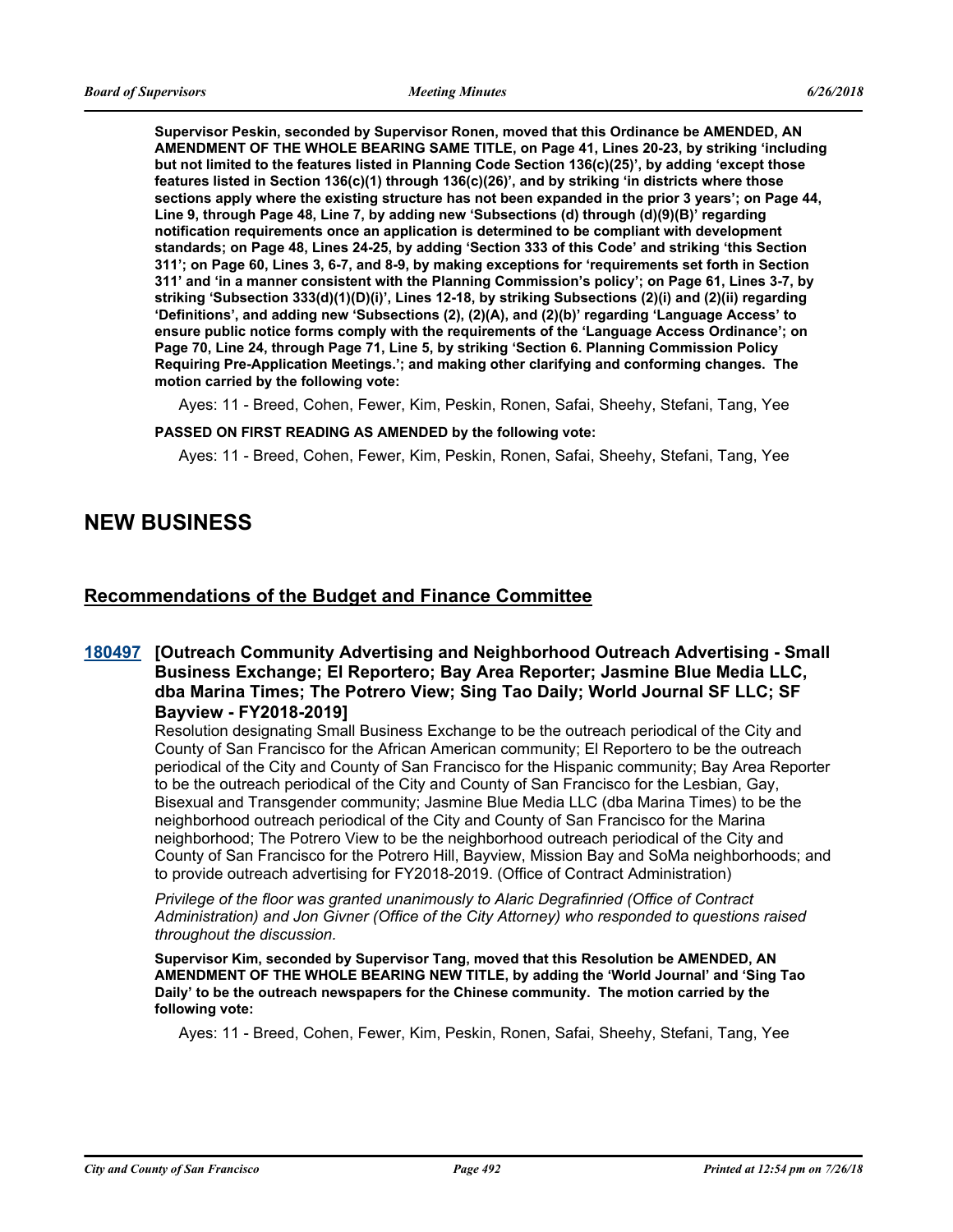Resolution designating Small Business Exchange to be the outreach periodical of the City and County of San Francisco for the African American community; Sing Tao Daily and World Journal to be the outreach newspapers of the City and County of San Francisco for the Chinese community; El Reportero to be the outreach periodical of the City and County of San Francisco for the Hispanic community; Bay Area Reporter to be the outreach periodical of the City and County of San Francisco for the Lesbian, Gay, Bisexual and Transgender community; Jasmine Blue Media LLC (dba Marina Times) to be the neighborhood outreach periodical of the City and County of San Francisco for the Marina neighborhood; The Potrero View to be the neighborhood outreach periodical of the City and County of San Francisco for the Potrero Hill, Bayview, Mission Bay and SoMa neighborhoods; and to provide outreach advertising for FY2018-2019. (Office of Contract Administration)

#### **Supervisor Cohen, seconded by Supervisor Yee, moved that this Resolution be AMENDED, AN AMENDMENT OF THE WHOLE BEARING NEW TITLE, by adding the 'San Francisco Bay View' to be the outreach newspaper for the African American community. The motion carried by the following vote:**

Ayes: 11 - Breed, Cohen, Fewer, Kim, Peskin, Ronen, Safai, Sheehy, Stefani, Tang, Yee Resolution designating Small Business Exchange and SF Bayview to be the outreach periodical of the City and County of San Francisco for the African American community; Sing Tao Daily and World Journal SF LLC to be the outreach periodical of the City and County of San Francisco for the Chinese community; El Reportero to be the outreach periodical of the City and County of San Francisco for the Hispanic community; Bay Area Reporter to be the outreach periodical of the City and County of San Francisco for the Lesbian, Gay, Bisexual and Transgender community; Jasmine Blue Media LLC (dba Marina Times) to be the neighborhood outreach periodical of the City and County of San Francisco for the Marina neighborhood; The Potrero View to be the neighborhood outreach periodical of the City and County of San Francisco for the Potrero Hill, Bayview, Mission Bay and SoMa neighborhoods; and to provide outreach advertising for FY2018-2019. (Office of Contract Administration)

#### **Resolution No.** 206-18

#### **ADOPTED AS AMENDED by the following vote:**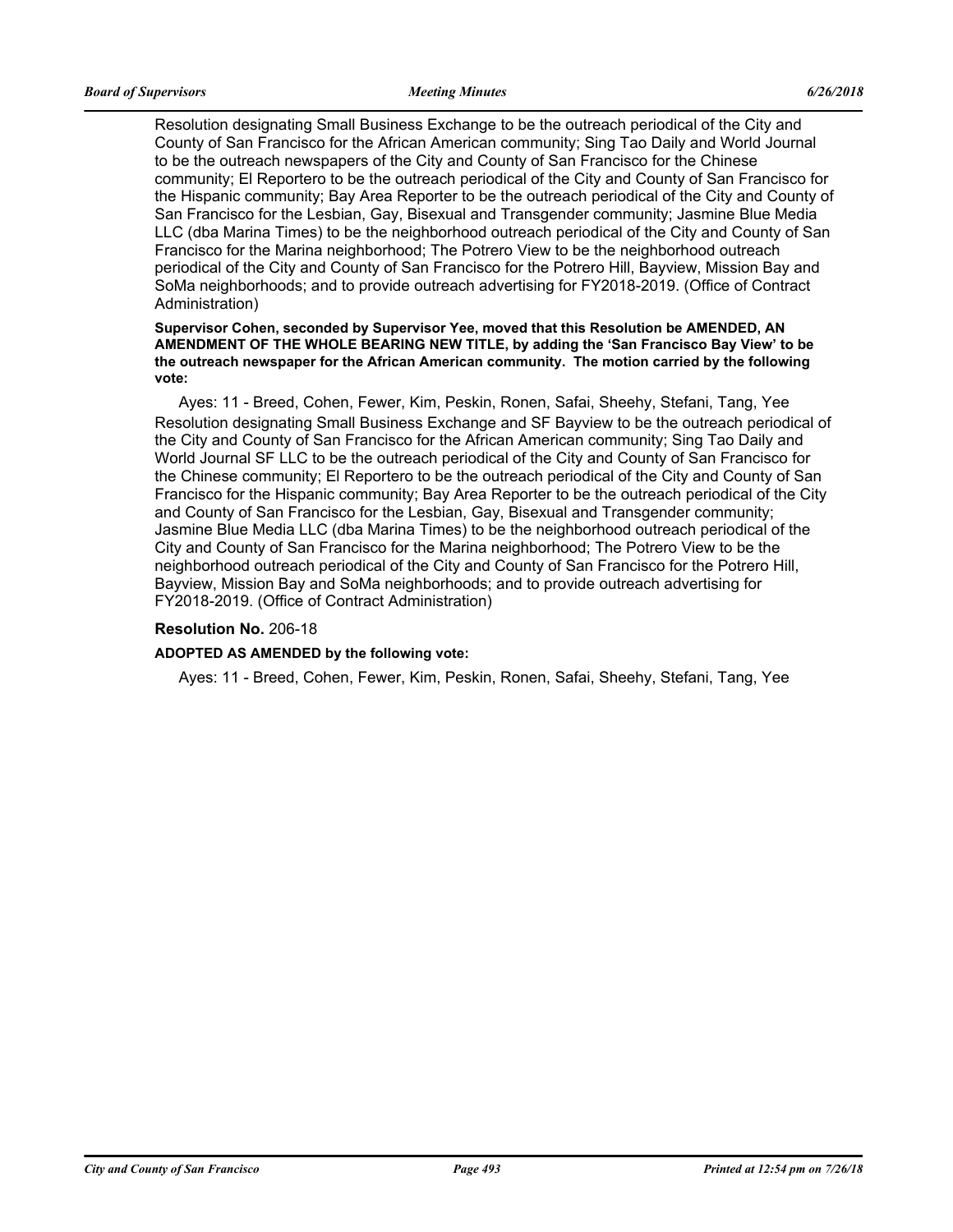### **[Official Advertising - San Francisco Print Media Co., dba San Francisco Examiner [180498](http://sfgov.legistar.com/gateway.aspx?m=l&id=33367) and San Francisco Chronicle - FY2018-2019]**

Resolution designating San Francisco Print Media Co., dba San Francisco Examiner, to be the official newspaper of the City and County of San Francisco for all official advertising for FY2018-2019. (Office of Contract Administration)

*Privilege of the floor was granted unanimously to Alaric Degrafinried (Office of Contract Administration) and Jon Givner (Office of the City Attorney) who responded to questions raised throughout the discussion.*

*Supervisor Tang, seconded by Supervisor Breed, moved that this Resolution be AMENDED to include the 'Chronicle' as the official newspaper for half of the year. Before the vote was taken, Supervisor Tang, seconded by Supervisor Breed, moved to withdraw this motion.*

*Supervisor Ronen, seconded by Supervisor Yee, moved that this Resolution be AMENDED to designate the 'Examiner' as the first tiered newspaper and the 'Chronicle' as the second tier newspaper. Before the vote was taken, Supervisor Ronen, seconded by Supervisor Kim, moved to withdraw this motion.*

**Supervisor Ronen, seconded by Supervisor Kim, moved that this Resolution be AMENDED, AN AMENDMENT OF THE WHOLE BEARING NEW TITLE, by designating the 'Examiner' as the primary official newspaper; authorizing the 'Chronicle' to be used as the official newspaper for special meetings and other instances that will require written findings of necessity; and requiring departments to report quarterly to the Board of Supervisors through the Clerk of the Board on when the Chronicle is utilized. The motion carried by the following vote:**

Ayes: 11 - Breed, Cohen, Fewer, Kim, Peskin, Ronen, Safai, Sheehy, Stefani, Tang, Yee Resolution designating San Francisco Print Media Co., dba San Francisco Examiner, to be the official newspaper of the City and County of San Francisco for all official advertising for FY2018-2019, and designating the San Francisco Chronicle to be the alternate official newspaper for use by City agencies based on a department's finding that publication in the Chronicle is necessary in a specific instance. (Office of Contract Administration)

#### **Resolution No.** 207-18

#### **ADOPTED AS AMENDED by the following vote:**

Ayes: 11 - Breed, Cohen, Fewer, Kim, Peskin, Ronen, Safai, Sheehy, Stefani, Tang, Yee

## **Recommendations of the Government Audit and Oversight Committee**

## **[Public Works Code - Waiver of Temporary Street Space Occupancy Permit Fee for [180455](http://sfgov.legistar.com/gateway.aspx?m=l&id=33324) Small Business Week Sidewalk Sales]**

**Sponsor: Stefani**

Ordinance retroactively waiving the fee required by Public Works Code, Section 724.1(b), for temporary street space occupancy permits on certain designated City streets on Saturday, May 19, 2018, to promote Small Business Week.

#### **PASSED ON FIRST READING by the following vote:**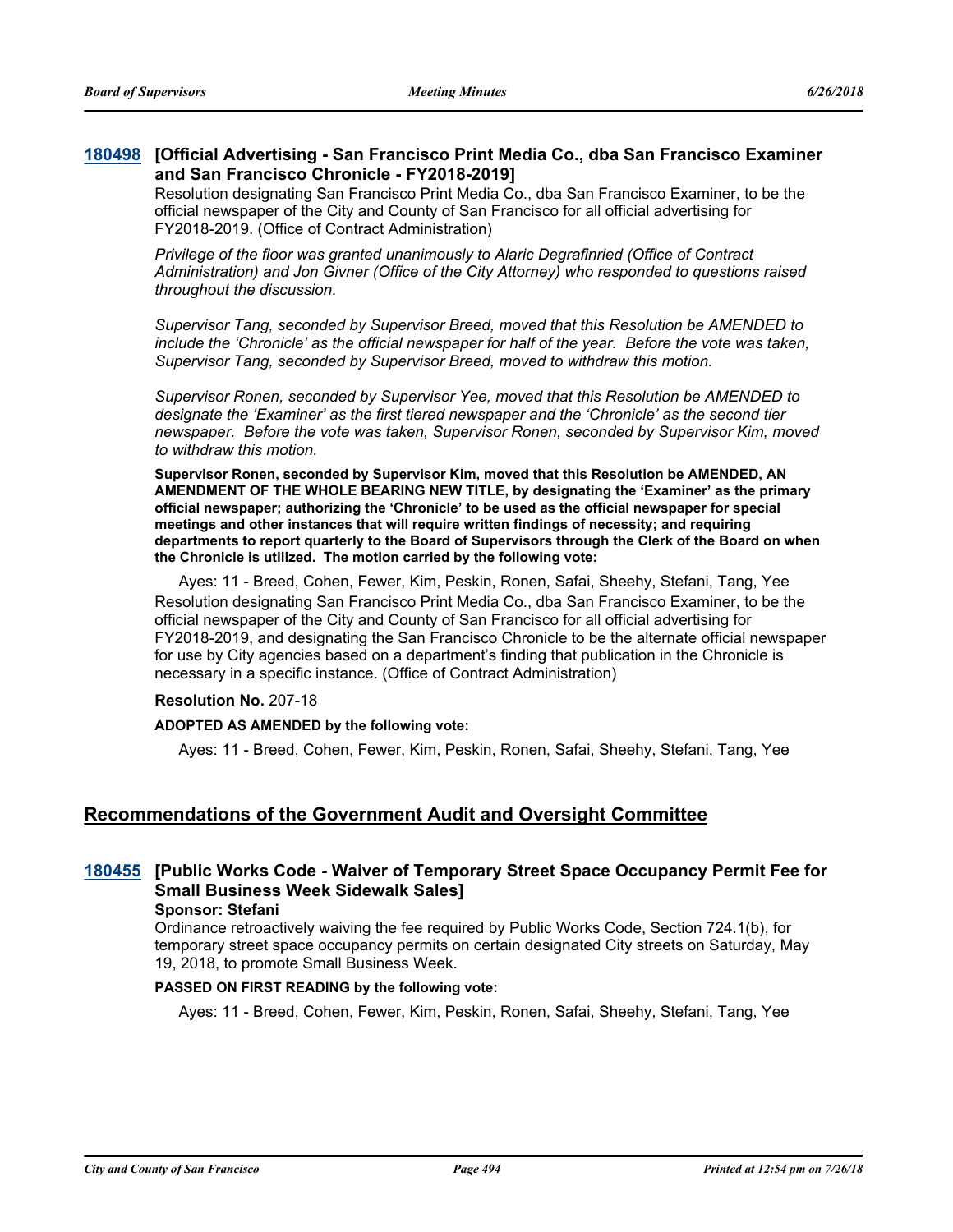## **[Memorandum of Understanding - International Federation of Professional and [180614](http://sfgov.legistar.com/gateway.aspx?m=l&id=33483) Technical Engineers, Local 21]**

#### **Sponsor: Mayor**

Ordinance adopting and implementing Amendment No. 4 to the 2014-2019 Memorandum of Understanding between the City and County of San Francisco and the International Federation of Professional and Technical Engineers, Local 21, to update the Union Security provision.

#### **PASSED ON FIRST READING by the following vote:**

Ayes: 11 - Breed, Cohen, Fewer, Kim, Peskin, Ronen, Safai, Sheehy, Stefani, Tang, Yee

## **[Contract Agreement - Conduent, Inc. - Citation and Permit Processing Services - [180380](http://sfgov.legistar.com/gateway.aspx?m=l&id=33249) Not to Exceed \$74,991,162]**

Resolution authorizing the Director of Transportation for the Municipal Transportation Agency to execute a five year agreement, with an option to renew for five additional years, to commence following Board approval, with Conduent, Inc. for citation and permit processing for a total contract amount not to exceed \$74,991,162. (Municipal Transportation Agency) (Fiscal Impact)

#### **Resolution No.** 190-18

#### **ADOPTED by the following vote:**

Ayes: 11 - Breed, Cohen, Fewer, Kim, Peskin, Ronen, Safai, Sheehy, Stefani, Tang, Yee

### **[Contract Agreement - Crestwood Behavioral Health - Long-Term Mental Health [180416](http://sfgov.legistar.com/gateway.aspx?m=l&id=33285) Services - Not to Exceed \$77,280,000]**

Resolution approving an original contract agreement for long-term mental health services in a 24-hour locked facility between the Department of Public Health and Crestwood Behavioral Health in the amount not to exceed \$77,280,000 for a total contract term of July 1, 2018, through June 30, 2023. (Public Health Department)

(Fiscal Impact)

## **Resolution No.** 202-18

#### **ADOPTED by the following vote:**

Ayes: 11 - Breed, Cohen, Fewer, Kim, Peskin, Ronen, Safai, Sheehy, Stefani, Tang, Yee

## **[Agreement Amendment - ARAMARK Correctional Services, LLC - Jail Food [180440](http://sfgov.legistar.com/gateway.aspx?m=l&id=33309) Services - Not to Exceed \$19,659,606]**

Resolution authorizing the Sheriff's Department to execute a Fourth Amendment to the existing Agreement with ARAMARK Correctional Services, LLC, for jail food services to extend the contract term for four months from July 1, 2018, to October 31, 2018, with no change to the amount not to exceed \$19,659,606. (Sheriff)

#### **Resolution No.** 203-18

#### **ADOPTED by the following vote:**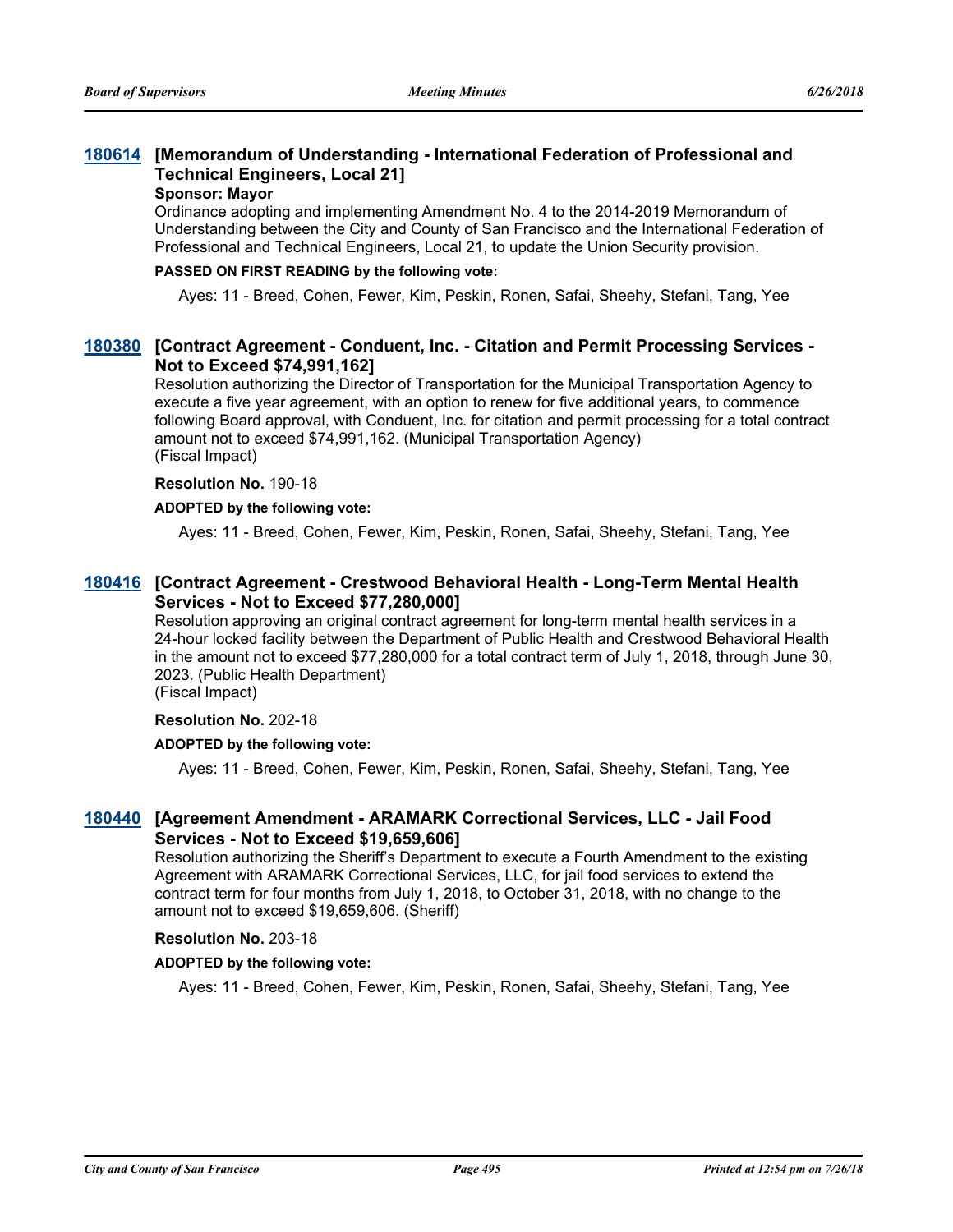## **[Lease Amendment - 617 Mission Street - MacLean Properties LLC and Conner [180477](http://sfgov.legistar.com/gateway.aspx?m=l&id=33346) Children's Trust No. 2 - Child Support Services - \$1,903,887.96 Initial Annual Rent]**

Resolution authorizing a lease amendment to extend an existing lease of 33,998 sq. ft. at 617 Mission Street/109 New Montgomery Street with MacLean Properties LLC and Douglas G. Moore, Trustee under the Connor Children's Trust No. 2, for the Department of Child Support Services for a monthly base rent of \$158,657.33 for a total initial annual base rent of \$1,903,887.96 for the period of July 1, 2018, through December 31, 2024. (Child Support Services) (Fiscal Impact)

#### **Resolution No.** 204-18

### **ADOPTED by the following vote:**

Ayes: 11 - Breed, Cohen, Fewer, Kim, Peskin, Ronen, Safai, Sheehy, Stefani, Tang, Yee

## **[Professional Services Agreement - Arcadis U.S., Inc. - Construction Management [180495](http://sfgov.legistar.com/gateway.aspx?m=l&id=33364) Staff Augmentation Services for the Biosolids Digester Facilities Project - Not to Exceed \$42,000,000]**

Resolution authorizing the General Manager of the San Francisco Public Utilities Commission to execute Professional Services Agreement No. PRO.0068, Biosolids Digester Facilities Construction Management Staff Augmentation Services, with Arcadis U.S., Inc., to provide construction management staff augmentation services for the Biosolids Digester Facilities Project, for an amount not to exceed \$42,000,000 over a term of seven years to commence following Board approval through July 2025. (Public Utilities Commission) (Fiscal Impact)

### **Resolution No.** 205-18

#### **ADOPTED by the following vote:**

Ayes: 11 - Breed, Cohen, Fewer, Kim, Peskin, Ronen, Safai, Sheehy, Stefani, Tang, Yee

## **[Memorandum of Agreement Modification - United States Department of the [180496](http://sfgov.legistar.com/gateway.aspx?m=l&id=33365) Interior, National Park Service - Not to Exceed \$26,904,364]**

Resolution authorizing the General Manager of the San Francisco Public Utilities Commission to execute an amendment to a Memorandum of Agreement with the United States Department of the Interior, National Park Service, Yosemite National Park, for comprehensive management of watersheds supplying the San Francisco Regional Water System for an amount not to exceed \$26,904,364 and a total duration of four years from July 1, 2016, through June 30, 2020, pursuant to Charter, Section 9.118. (Public Utilities Commission) (Fiscal Impact)

#### **Resolution No.** 192-18

#### **ADOPTED by the following vote:**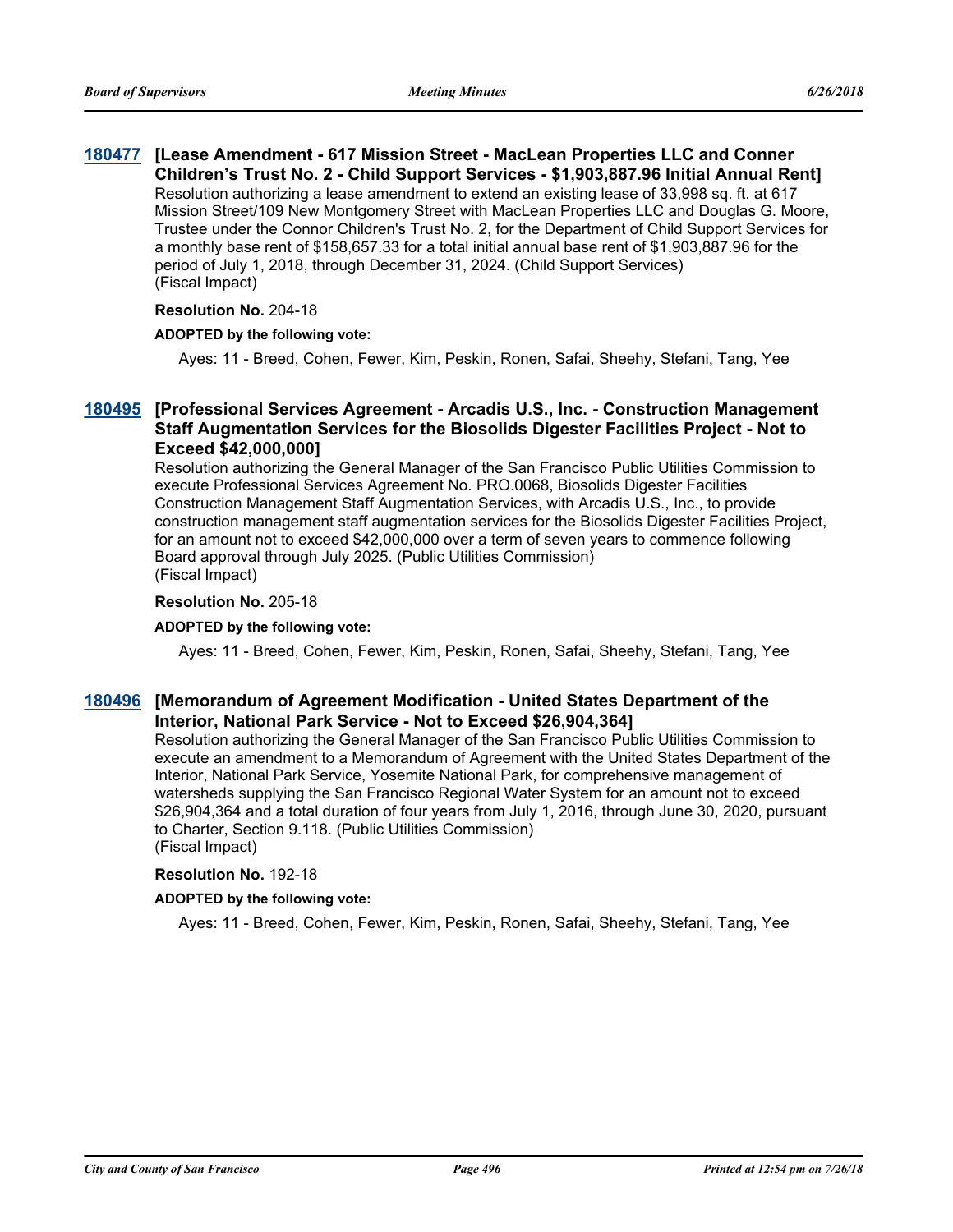*President Breed requested File Nos. 180529, 180530, 180531, 180532, 180533 and 180536 be called together.*

## **[Grant Agreement - Arendt House, L.P. - Local Operating Subsidy Program [180529](http://sfgov.legistar.com/gateway.aspx?m=l&id=33398) Contract - Zygmunt Arendt House, 850 Broderick Street - Not to Exceed \$11,787,548]**

#### **Sponsor: Breed**

Resolution authorizing the Director of the Mayor's Office of Housing and Community Development to execute a Local Operating Subsidy Program Grant Agreement with Arendt House, L.P., a California limited partnership, to provide operating subsidies for formerly homeless adult households at Zygmunt Arendt House, located at 850 Broderick Street, for the 15-year term of January 1, 2019, through December 31, 2033, in an amount not to exceed \$11,787,548. (Fiscal Impact)

#### **Resolution No.** 208-18

#### **ADOPTED by the following vote:**

Ayes: 11 - Breed, Cohen, Fewer, Kim, Peskin, Ronen, Safai, Sheehy, Stefani, Tang, Yee

## **[Grant Agreement - Parkview Terrace Partners. L.P. - Local Operating Subsidy [180530](http://sfgov.legistar.com/gateway.aspx?m=l&id=33399) Program Contract - Parkview Terraces, 871 Turk Street - Not to Exceed \$4,580,619] Sponsor: Breed**

Resolution retroactively authorizing the Director of the Mayor's Office of Housing and Community Development to execute a Local Operating Subsidy Program Grant Agreement with Parkview Terrace Partners. L.P., a California limited partnership, to provide operating subsidies for formerly homeless adult households at Parkview Terraces, 871 Turk Street, for the 15-year and nine months term of April 1, 2018, through December 31, 2033, in an amount not to exceed \$4,580,619.

(Fiscal Impact)

#### **Resolution No.** 209-18

#### **ADOPTED by the following vote:**

Ayes: 11 - Breed, Cohen, Fewer, Kim, Peskin, Ronen, Safai, Sheehy, Stefani, Tang, Yee

## **[Grant Agreement - 455 Fell, L.P. - Local Operating Subsidy Program Contract - 455 [180531](http://sfgov.legistar.com/gateway.aspx?m=l&id=33400) Fell Street - Not to Exceed \$10,077,324]**

#### **Sponsor: Breed**

Resolution authorizing the Director of the Mayor's Office of Housing and Community Development to execute a Local Operating Subsidy Program Grant Agreement with 455 Fell, L.P., a California limited partnership, to provide operating subsidies for formerly homeless family households at 455 Fell Street for the 15-year and eight months term of May 1, 2019, through December 31, 2034, in an amount not to exceed \$10,077,324.

## (Fiscal Impact)

### **Resolution No.** 210-18

#### **ADOPTED by the following vote:**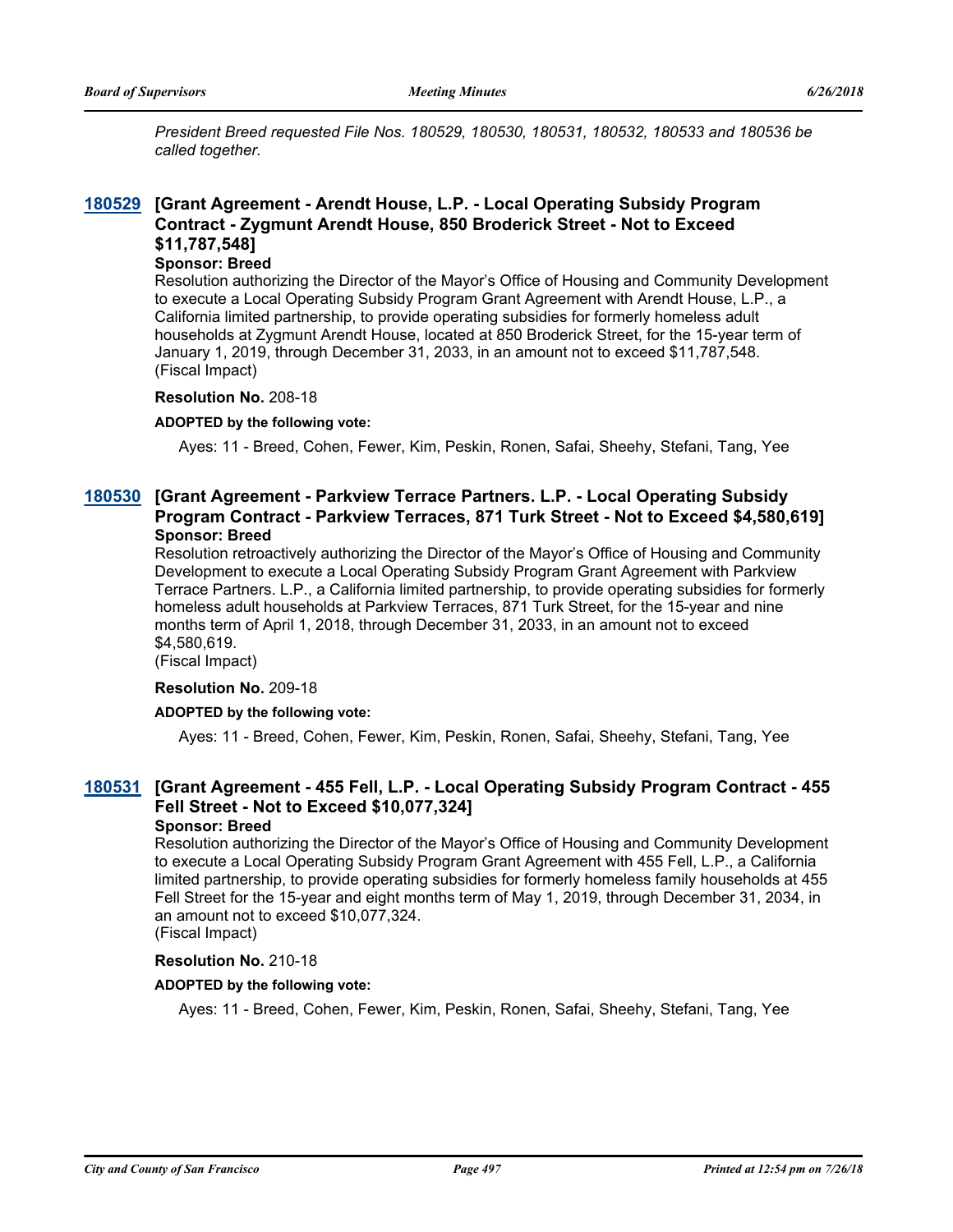## **[Grant Agreement - Mercy Housing California XIV, L.P. - Local Operating Subsidy [180532](http://sfgov.legistar.com/gateway.aspx?m=l&id=33401) Program Contract - 10th & Mission Family Housing, 1390 Mission Street - Not to Exceed \$9,741,171]**

### **Sponsor: Kim**

Resolution authorizing the Director of the Mayor's Office of Housing and Community Development to execute a Local Operating Subsidy Program Grant Agreement with Mercy Housing California XIV, L.P., a California limited partnership, to provide operating subsidies for formerly homeless families at 10th & Mission Family Housing, 1390 Mission Street, for the 15-year and six months term of July 1, 2018, through December 31, 2033, in an amount not to exceed \$9,741,171. (Fiscal Impact)

#### **Resolution No.** 211-18

#### **ADOPTED by the following vote:**

Ayes: 11 - Breed, Cohen, Fewer, Kim, Peskin, Ronen, Safai, Sheehy, Stefani, Tang, Yee

## **[Grant Agreement - The Salvation Army Turk Street, L.P. - Local Operating Subsidy [180533](http://sfgov.legistar.com/gateway.aspx?m=l&id=33402) Program Contract - Railton Place, 242 Turk Street - Not to Exceed \$5,561,543] Sponsor: Kim**

Resolution authorizing the Director of the Mayor's Office of Housing and Community Development to execute a Local Operating Subsidy Program Grant Agreement with The Salvation Army Turk Street, L.P., a California limited partnership, to provide operating subsidies for formerly homeless adult households at Railton Place, 242 Turk Street, for the 15-year and six months term of July 1, 2018, through December 31, 2033, in an amount not to exceed \$5,561,543. (Fiscal Impact)

#### **Resolution No.** 212-18

#### **ADOPTED by the following vote:**

Ayes: 11 - Breed, Cohen, Fewer, Kim, Peskin, Ronen, Safai, Sheehy, Stefani, Tang, Yee

## **[Grant Agreement - Housing Services Affiliate of the Bernal Heights Neighborhood [180536](http://sfgov.legistar.com/gateway.aspx?m=l&id=33405) Center - Local Operating Subsidy Program Contract - Monterey Boulevard Apartments, 403 Monterey Street - Not to Exceed \$1,662,342]**

#### **Sponsor: Yee**

Resolution authorizing the Director of the Mayor's Office of Housing and Community Development to execute a Local Operating Subsidy Program Grant Agreement with Housing Services Affiliate of the Bernal Heights Neighborhood Center, a California limited partnership, to provide operating subsidies for formerly homeless adult households at Monterey Boulevard Apartments, located at 403 Monterey Street, for the 15-year and six months term of July 1, 2018, through December 31, 2033, in an amount not to exceed \$1,662,342. (Fiscal Impact)

#### **Resolution No.** 213-18

#### **ADOPTED by the following vote:**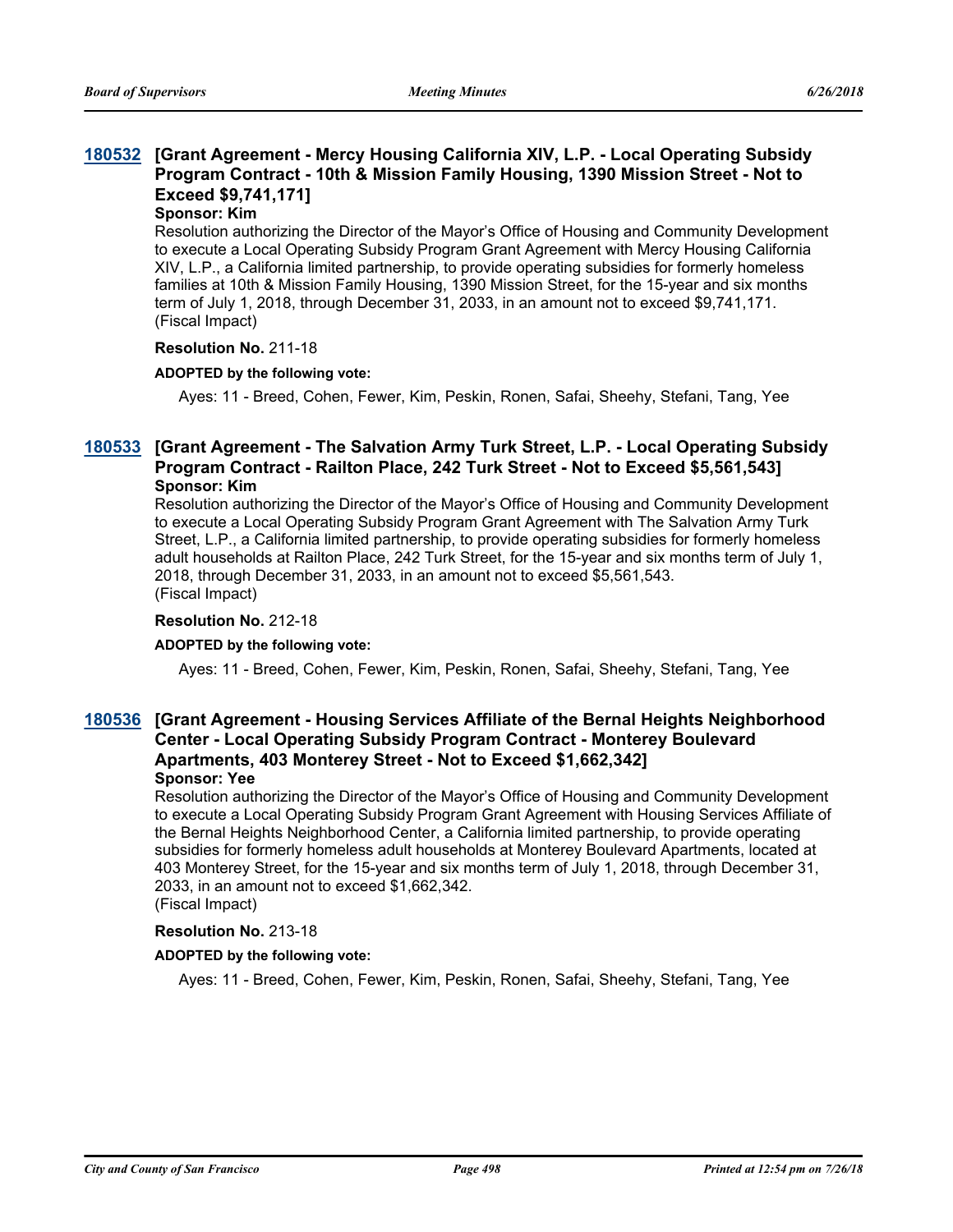## **[Contract Amendment - Tides Center - Supportive Housing Property Management [180548](http://sfgov.legistar.com/gateway.aspx?m=l&id=33417) Services - Department of Homelessness and Supportive Housing - Not to Exceed \$46,386,491]**

#### **Sponsor: Mayor**

Resolution approving the fourth amendment to the contract between the City and County of San Francisco and the Tides Center to provide supportive housing property management under the Delivering Innovation in Supportive Housing Program, to extend the contract term by one year, for a total term of July 1, 2008, through June 30, 2019, and to increase the contract amount by \$5,878,174 for a total contract amount of \$46,386,491. (Fiscal Impact)

#### **Resolution No.** 214-18

#### **ADOPTED by the following vote:**

Ayes: 11 - Breed, Cohen, Fewer, Kim, Peskin, Ronen, Safai, Sheehy, Stefani, Tang, Yee

## **[Contract Amendment - New Flyer of America Inc. - Purchase of Low Floor [180562](http://sfgov.legistar.com/gateway.aspx?m=l&id=33431) Diesel-Hybrid Buses - Not to Exceed \$428,654,904]**

Resolution approving Amendment No. 4 to Contract No. CPT 713 (Procurement of 40-Ft and 60-Ft Low Floor Diesel Hybrid Coaches) with New Flyer of America Inc., to change 68 coaches from parallel propulsion to series propulsion, amend the list of additional equipment added during the production phase of the contract, and amend the Schedule of Prices to reflect these changes, for an additional amount of \$14,880,231 and a total contract amount not to exceed \$428,654,904 with no change to the term of the contract. (Municipal Transportation Agency) (Fiscal Impact)

#### **Resolution No.** 215-18

#### **ADOPTED by the following vote:**

Ayes: 11 - Breed, Cohen, Fewer, Kim, Peskin, Ronen, Safai, Sheehy, Stefani, Tang, Yee

## **[Renewal Agreement - Data Center Space and Services - 3101 Gold Center Drive, [180564](http://sfgov.legistar.com/gateway.aspx?m=l&id=33433) Rancho Cordova, California - \$756,840 Annual Base Rent - Not to Exceed \$2,385,938.10]**

Resolution authorizing a renewal agreement for the use of space and communication services within an existing data center located at 3101 Gold Center Drive, Rancho Cordova, California from the State of California Technology Agency, Office of Technology Services, for a three-year term, commencing July 1, 2018, through June 30, 2021, at a monthly base rate of \$62,720 for a total annual rate of \$756,840 in an amount not exceed \$2,385,938.10. (Real Estate Department) (Fiscal Impact)

#### **Resolution No.** 216-18

#### **ADOPTED by the following vote:**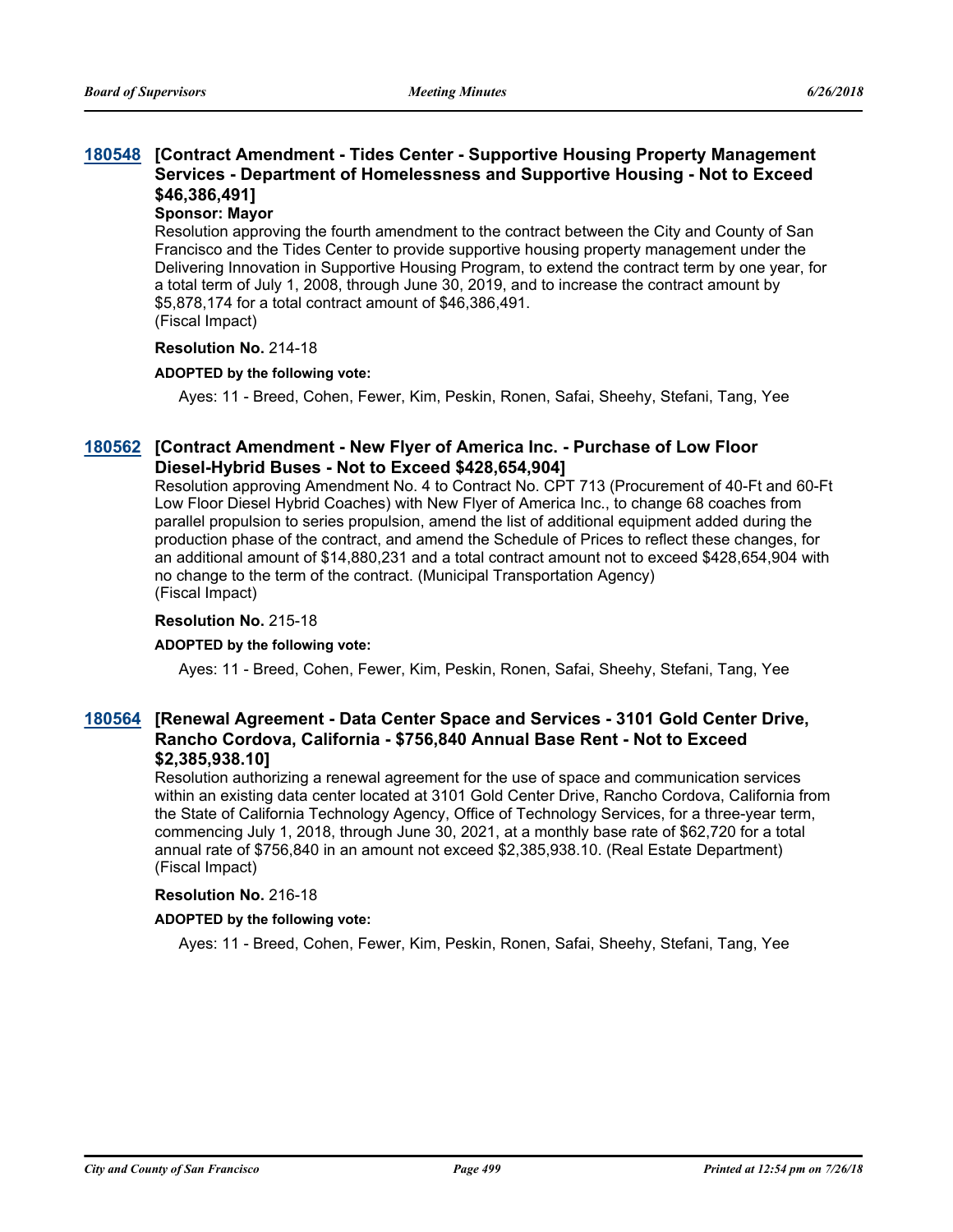*President Breed requested File Nos. 180603 and 180604 be called together.*

### **[Contract Amendment No. 6 - HNTB-B&C JV - Central Subway Project - Not to [180603](http://sfgov.legistar.com/gateway.aspx?m=l&id=33472) Exceed \$34,930,020]**

Resolution retroactively approving Amendment No. 6 to Contract CS-155-3 Architectural and Engineering Services for the Final Design and Construction of the Central Subway Project with HNTB-B&C JV to increase the contract amount by \$1,269,472 to redesign the trackway alignment and analyze impacts to ventilation systems; and provide design and construction support for specialized communication and video systems, with no change to the length of the 10-year term to expire April 27, 2020, for a total contract amount not to exceed \$34,930,020. (Municipal Transportation Agency)

(Fiscal Impact)

#### **Resolution No.** 218-18

#### **ADOPTED by the following vote:**

Ayes: 11 - Breed, Cohen, Fewer, Kim, Peskin, Ronen, Safai, Sheehy, Stefani, Tang, Yee

## [180604](http://sfgov.legistar.com/gateway.aspx?m=l&id=33473) [Contract Amendments - Central Subway Design Group - Central Subway Project -**Not to Exceed \$47,900,606]**

Resolution retroactively approving Amendment No. 1 and approving Amendment No. 4 to Contract CS-155-2 Architectural and Engineering Services for the Final Design and Construction of the Central Subway Project with Central Subway Design Group to increase the contract amount by \$1,010,600 for Amendment No. 1 for designs to lower the Chinatown Station, and \$6,323,936 for Amendment No. 4 for additional work necessary to provide engineering services through completion of the Central Subway Project stations construction, with no change to the length of the 10-year term to expire on April 4, 2020, for a total amended contract amount not to exceed \$47,900,606. (Municipal Transportation Agency)

(Fiscal Impact)

#### **Resolution No.** 219-18

#### **ADOPTED by the following vote:**

Ayes: 11 - Breed, Cohen, Fewer, Kim, Peskin, Ronen, Safai, Sheehy, Stefani, Tang, Yee

## **[180619](http://sfgov.legistar.com/gateway.aspx?m=l&id=33488) [Assessment Ballots for City Parcels - Discover Polk Community Benefit District] Sponsor: Peskin**

Resolution authorizing the Mayor, or their designee(s), to cast an assessment ballot in the affirmative on behalf of the City and County of San Francisco, as the owner of one parcel of real property over which the Board of Supervisors has jurisdiction that would be subject to assessment in the proposed property and business improvement district to be named the Discover Polk Community Benefit District.

#### **Resolution No.** 220-18

#### **ADOPTED by the following vote:**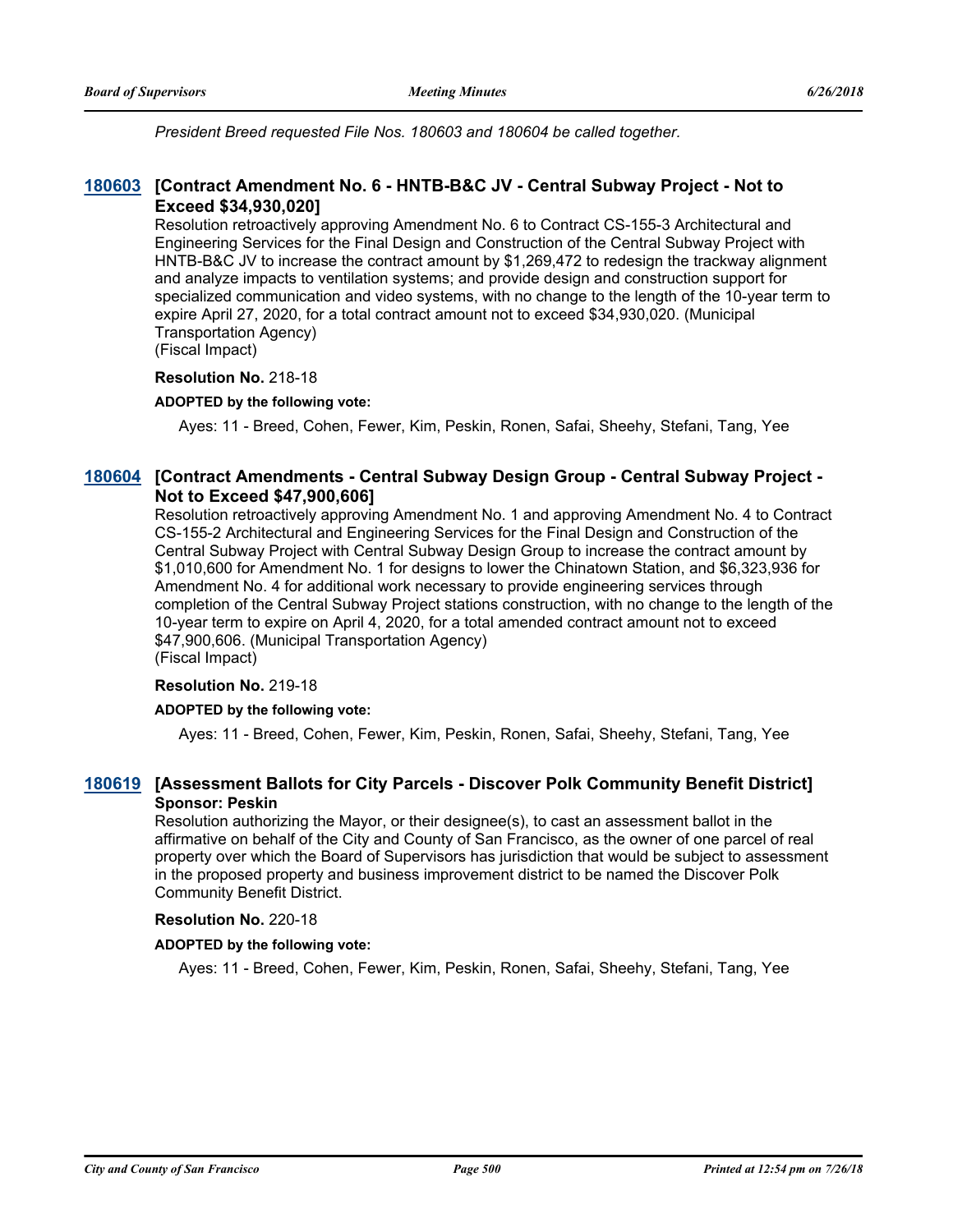## **Recommendation of the Rules Committee**

#### **[180521](http://sfgov.legistar.com/gateway.aspx?m=l&id=33390) [Administrative, Health Codes - Food Security Task Force]**

**Sponsors: Yee; Ronen, Fewer, Peskin, Kim, Sheehy, Tang, Cohen and Stefani** Ordinance amending the Administrative and Health Codes to change the composition of the Food Security Task Force and to extend the sunset date of the Task Force by three years to July 1, 2021.

#### **PASSED ON FIRST READING by the following vote:**

Ayes: 11 - Breed, Cohen, Fewer, Kim, Peskin, Ronen, Safai, Sheehy, Stefani, Tang, Yee

## **SPECIAL ORDER 2:30 P.M. - Recognition of Commendations**

**Supervisor Cohen, seconded by Supervisor Kim, moved to suspend Rule 5.36 of the Rules of Order of the Board of Supervisors to grant privilege of the floor to the following guests. The motion carried by the following vote:**

Ayes: 11 - Breed, Cohen, Fewer, Kim, Peskin, Ronen, Safai, Sheehy, Stefani, Tang, Yee

*Supervisor Cohen introduced, welcomed, and presented a Certificate of Honor to Marie Harrison of Greenaction in recognition of her many accomplishments as a leader and advocate for environmental health and justice issues facing the Bayview Hunters Point community.*

*Supervisor Kim introduced, welcomed, and presented a Certificate of Honor to Rosemary Bosque, Chief Housing Inspector for the Department of Building Inspection, on the occasion of her retirement after 32 years of service for the City and County of San Francisco and in recognition of her many accomplishments during her tenure. Supervisors Ronen, Peskin, Cohen and Safai shared in this commendation.*

*President Breed and Supervisor Peskin, on behalf of the entire Board, recognized Angela Calvillo, Clerk of the Board, on the occasion of her birthday.*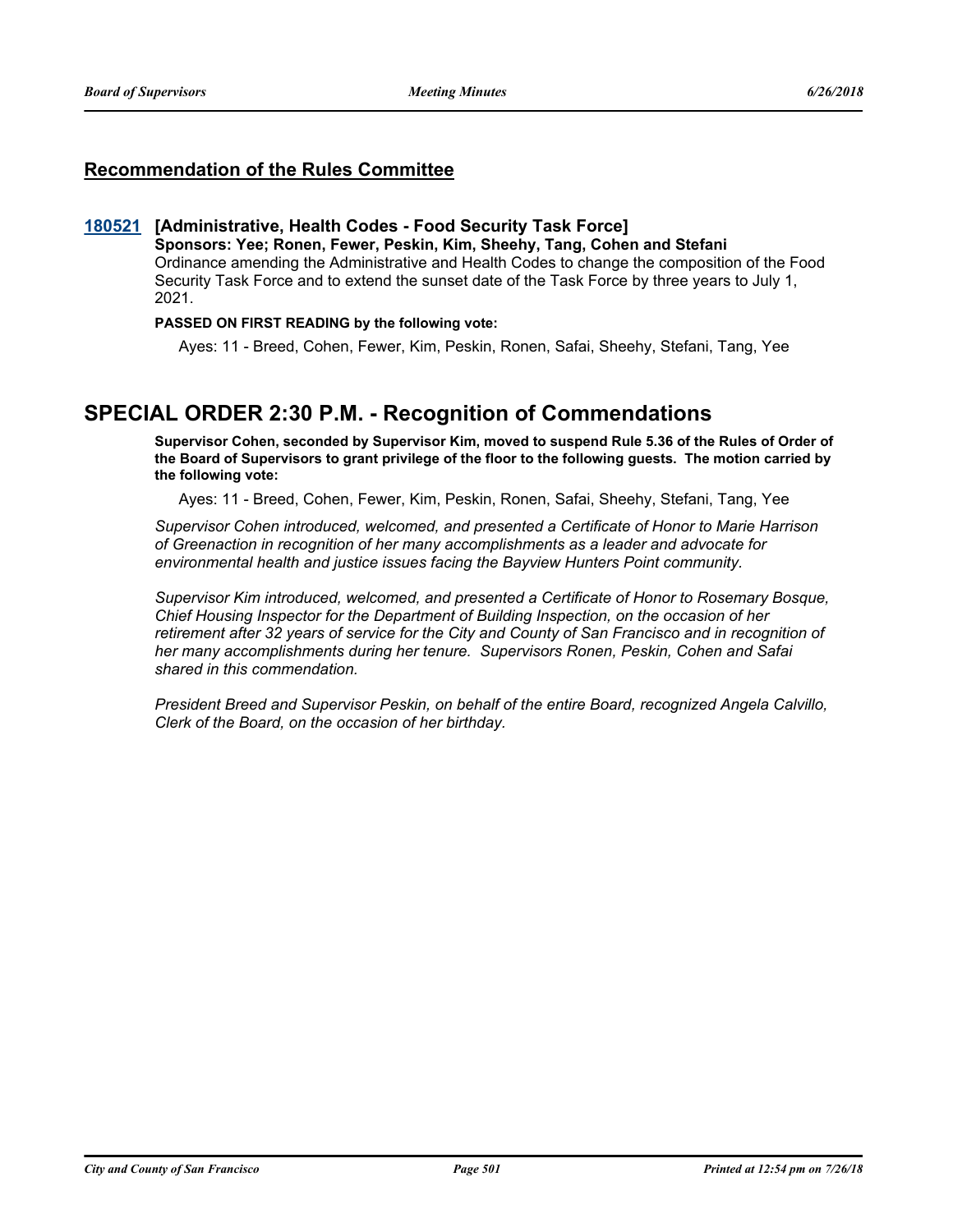## **SPECIAL ORDER 3:00 P.M.**

*President Breed requested File Nos. 180555, 180515 and 180516 be called together.*

## **Board of Supervisors Sitting as a Committee of the Whole**

## **Appointment of President Pro Tempore**

*At the request of President Breed, Supervisor Safai assumed the chair at 4:05 p.m. The President resumed the chair at 4:34 p.m.*

### **[Hearing - Committee of the Whole - Amendments to the Hunters Point Shipyard [180555](http://sfgov.legistar.com/gateway.aspx?m=l&id=33424) Redevelopment Plan and the Bayview Hunters Point Redevelopment Plan - June 26, 2018]**

Hearing of the Board of Supervisors to sit as a Committee of the Whole on June 26, 2018, at 3:00 p.m., to hold a public hearing to consider the following to facilitate redevelopment of the Candlestick Point and Hunters Point Shipyard Phase 2 Projects: an Ordinance approving and adopting an amendment to the Redevelopment Plan for the Hunters Point Shipyard Redevelopment Project Area (File No. 180515), and an Ordinance approving and adopting an amendment to the Redevelopment Plan for the Bayview Hunters Point Redevelopment Project Area (File No. 180516); directing the Clerk of the Board to transmit copies of the Ordinances upon their enactment to the Successor Agency; making findings under the California Environmental Quality Act; and making findings of consistency with the General Plan, and the eight priority policies of Planning Code, Section 101.1; scheduled pursuant to Motion No. M18-078, approved on May 22, 2018. (Clerk of the Board)

*President Breed opened the public hearing and Supervisor Cohen provided opening remarks regarding the Redevelopment Plan Amendments to the Hunters Point Shipyard and Bayview Hunters Point. The President then inquired as to whether any individual wished to address the Board. Nadia Sesay, Executive Director (Office of Community Investment and Infrastructure), presented information and answered questions raised throughout the discussion. Linda Richardson; Michael Boyd; Speaker; Lottie Titus; Speaker; Speaker; Joyce Armstrong; Ellouise Patton; Michael Theriault; Tim Paulson; Otto Duffy; Gloria Berry; Marvin Morgan; Dr. Veronica Hunnicutt; spoke in support of the proposed legislation. Mr. Wright; spoke in opposition of the proposed legislation. Speaker; spoke neither in support nor opposition to the proposed legislation. There were no other speakers. President Breed closed public comment, declared the public hearing heard and filed, adjourned as the Committee of the Whole, and reconvened as the Board of Supervisors.*

**HEARD AND FILED**

## **Committee of the Whole Adjourn and Report**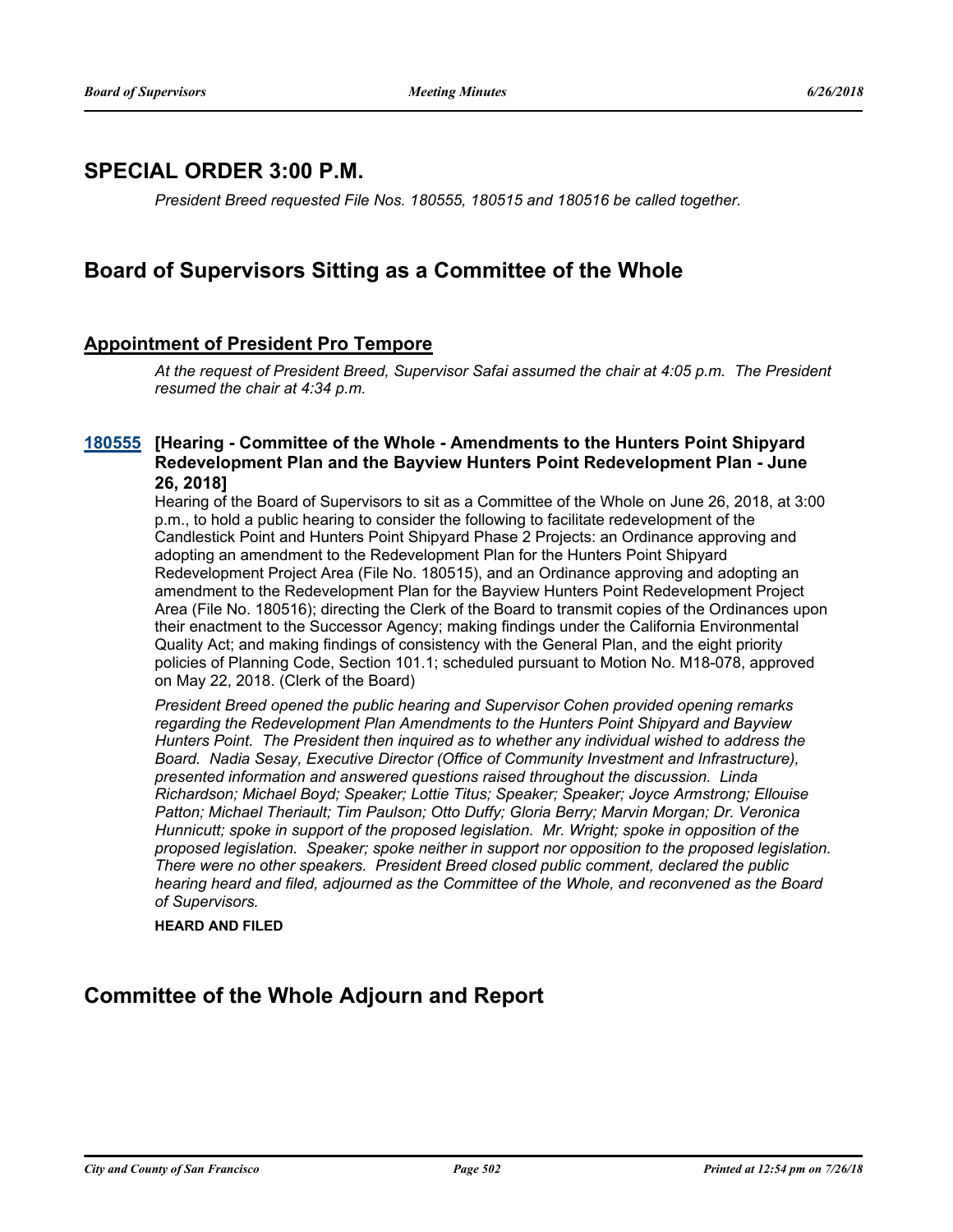#### **[180515](http://sfgov.legistar.com/gateway.aspx?m=l&id=33384) [Redevelopment Plan Amendment - Hunters Point Shipyard] Sponsors: Mayor; Cohen**

Ordinance approving and adopting an amendment to the Redevelopment Plan for the Hunters Point Shipyard Redevelopment Project Area; directing the Clerk of the Board to transmit a copy of this Ordinance upon its enactment to the Successor Agency; making findings under the California

Environmental Quality Act; and making findings of consistency with the General Plan, and the eight priority policies of Planning Code, Section 101.1. (Economic Impact)

**Supervisor Cohen, seconded by Supervisor Sheehy, moved that this Ordinance be PASSED ON FIRST READING. The motion carried by the following vote:**

Ayes: 11 - Breed, Cohen, Fewer, Kim, Peskin, Ronen, Safai, Sheehy, Stefani, Tang, Yee

### **[180516](http://sfgov.legistar.com/gateway.aspx?m=l&id=33385) [Redevelopment Plan Amendment - Bayview Hunters Point] Sponsors: Mayor; Cohen**

Ordinance approving and adopting an amendment to the Redevelopment Plan for the Bayview Hunters Point Redevelopment Project Area; directing the Clerk of the Board to transmit a copy of this Ordinance upon its enactment to the Successor Agency; making findings under the California Environmental Quality Act; and making findings of consistency with the General Plan, and the eight priority policies of Planning Code, Section 101.1.

**Supervisor Cohen, seconded by Supervisor Sheehy, moved that this Ordinance be PASSED ON FIRST READING. The motion carried by the following vote:**

Ayes: 11 - Breed, Cohen, Fewer, Kim, Peskin, Ronen, Safai, Sheehy, Stefani, Tang, Yee

## **SPECIAL ORDER 3:00 P.M.**

## **Board of Supervisors Sitting as a Committee of the Whole**

## **[Committee of the Whole - Hearing - Public Comment on Possible Nominations and [180669](http://sfgov.legistar.com/gateway.aspx?m=l&id=33538) Election of Board President - June 26, 2018]**

Hearing of the Board of Supervisors convening as a Committee of the Whole on June 26, 2018, at 3:00 p.m., to receive public comment on nominations and the opening of the election for the Office of Board President, in anticipation of the vacancy that will occur at the end of the Board of Supervisors meeting on June 26, 2018, to fill the unexpired portion of the two-year term ending January 8, 2019, at 12:00 p.m. (Clerk of the Board)

*President Breed asked if there was anyone present who wished to address the Board regarding the nominations for the President of the Board of Supervisors. Brennan Romney; Jordyn Davis; Mr. Wright; Otto Duffy; Speaker; Tom Gilberty; Ken Ortiz; Super Girl; Abdalla Megahed; Speaker; Speaker; spoke in support of nominating various Supervisors. There were no other speakers. President Breed closed public comment, declared the public hearing heard and filed, adjourned as the Committee of the Whole, and reconvened as the Board of Supervisors.*

#### **HEARD AND FILED**

## **Committee of the Whole Adjourn and Report**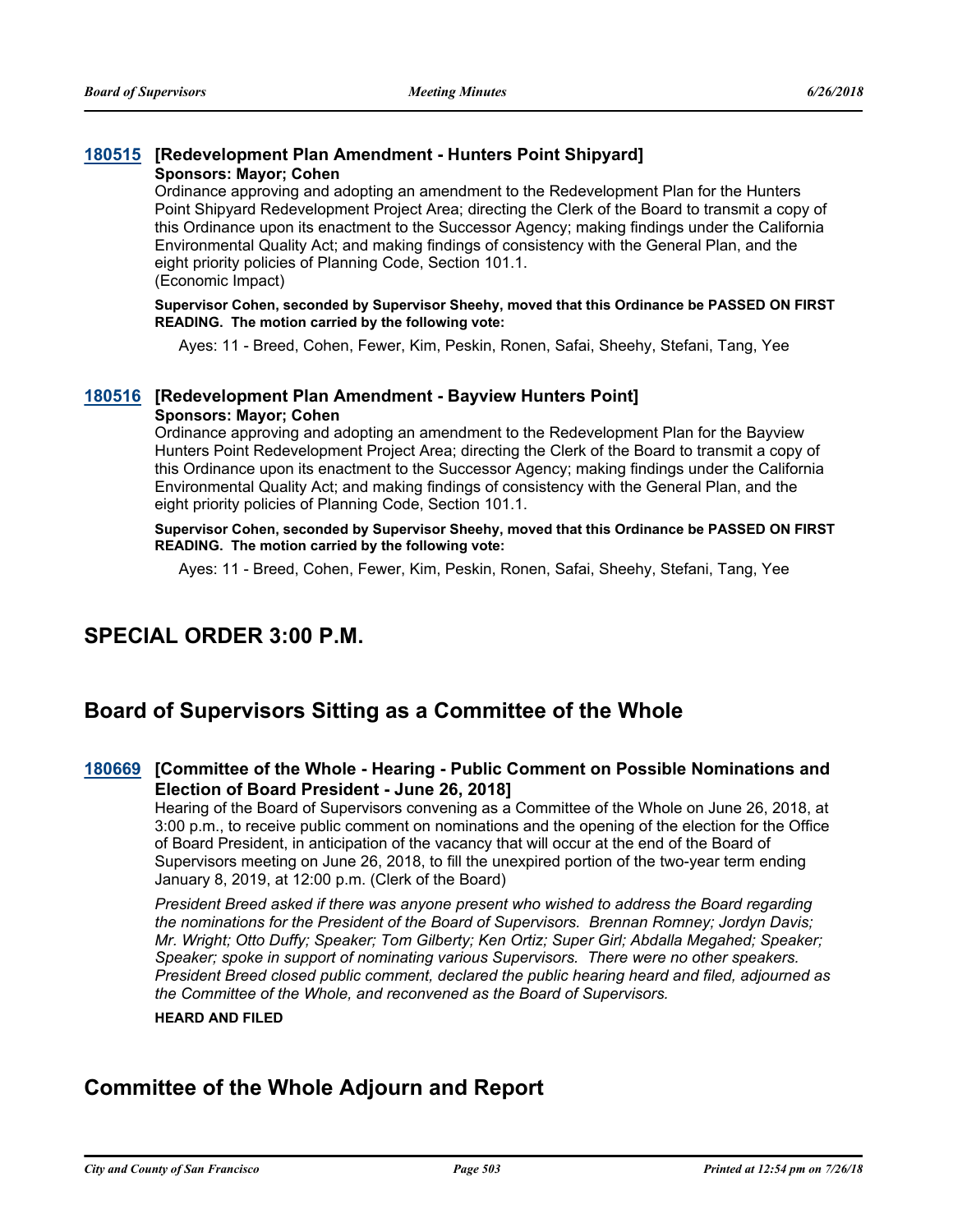## **NOMINATIONS FOR PRESIDENT OF THE BOARD**

*Clerk Calvillo provided the nominating principles, as follows:*

- *Members will be called as their names appear on the roster to state their nominations.*
- *A Member may nominate, and vote for themselves.*
- *A second for a nomination is welcome, but not required.*
- *Nominees should state on the record if they accept the nomination, but it is not required.*
- *Nominees may withdraw their names without a second at any time.*
- *Nominees may stay in the Chamber.*
- *Members may nominate one person.*
- *At completion of nominations, the President closes nominations.*
- *President opens discussion on the nominations.*

*Supervisor Kim nominated Supervisor Cohen for the Office of the President of the Board of Supervisors.*

*President Breed asked if there were any further nominations. There being no response, the nominations for President of the Board of Supervisors were then closed.*

## **ELECTION OF THE PRESIDENT OF THE BOARD**

*Given there was only one Member nominated, Clerk Calvillo forewent providing the principles for the election of the President of the Board of Supervisors.*

*The roll was called on the nomination of Supervisor Cohen for the Office of the President of the Board of Supervisors.* 

*Round 1 - The question on the nomination of Supervisor Cohen for the Office of President of the Board of Supervisors passed by the following vote:* 

*Cohen: 11 - Breed, Cohen, Fewer, Kim, Peskin, Ronen, Safai, Sheehy, Stefani, Tang, Yee*

*Supervisor Cohen was elected to the Office of President of the Board of Supervisors, beginning upon adjournment of the Board of Supervisors meeting of June 26, 2018, to fulfill the remaining two-year term through January 8, 2019, at 12:00 noon.*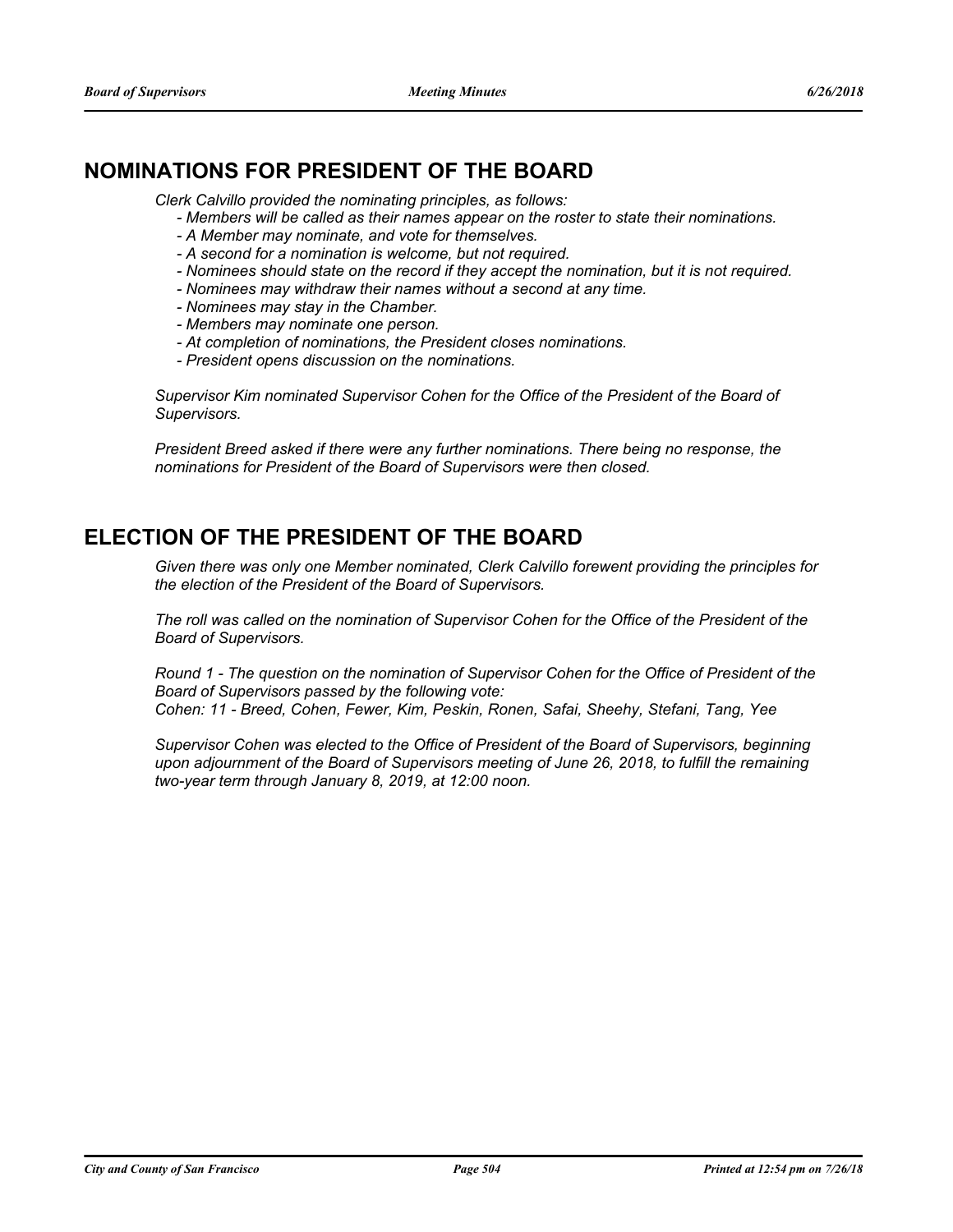## **COMMITTEE REPORTS**

## **Recommendations of the Land Use and Transportation Committee**

### **[Planning Code - Public Parking Lot as a Permitted Use in the Glen Park [180191](http://sfgov.legistar.com/gateway.aspx?m=l&id=33060) Neighborhood Commercial Transit District and Adjoining Locations] Sponsor: Sheehy**

Ordinance amending the Planning Code to permit as of right Public Parking Lot uses where the parcel is located in both the Glen Park Neighborhood Commercial Transit and RH-2 (Residential, House Districts, Two-Family) zoning districts, the property has been used as a Public Parking Lot for the past ten years without the benefit of a permit, and the adioining RH-2 parcel is no larger than 40 feet by 110 feet; affirming the Planning Department's determination under the California Environmental Quality Act; making findings of consistency with the General Plan, and the eight priority policies of Planning Code, Section 101.1; and making findings of public necessity, convenience, and welfare pursuant to Planning Code, Section 302.

*Privilege of the floor was granted unanimously to Jon Givner (Office of the City Attorney) and Audrey Butkus (Planning Department) who responded to questions raised throughout the discussion.*

**Supervisor Sheehy, seconded by Supervisor Ronen, moved that this Ordinance be AMENDED, AN AMENDMENT OF THE WHOLE BEARING SAME TITLE, by striking references to a Planning Commission hearing and resolution; adding General Plan findings, Planning Code Section 101.1 findings, and Planning Code Section 302 findings; and on Page 6, Lines 13-16, by adding verbiage regarding the expiration of the note by operation of law 72 months after the effective date, with conditions; and making other clarifying and conforming changes. The motion carried by the following vote:**

Ayes: 11 - Breed, Cohen, Fewer, Kim, Peskin, Ronen, Safai, Sheehy, Stefani, Tang, Yee

#### **PASSED ON FIRST READING AS AMENDED by the following vote:**

Ayes: 11 - Breed, Cohen, Fewer, Kim, Peskin, Ronen, Safai, Sheehy, Stefani, Tang, Yee

*President Breed requested File Nos. 180475, 180476 and 180549 be called together.*

### **[General Plan Amendments - Candlestick Point and Hunters Point Shipyard Phase [180475](http://sfgov.legistar.com/gateway.aspx?m=l&id=33344) 2 Project]**

Ordinance amending the General Plan in connection with revisions to the Candlestick Point and Hunters Point Shipyard Phase 2 Project in order to facilitate redevelopment; adopting findings under the California Environmental Quality Act; making findings of consistency with the General Plan, and eight priority policies of Planning Code, Section 101.1; and making findings of public necessity, convenience, and welfare under Planning Code, Section 340. (Planning Commission) (Economic Impact)

#### **PASSED ON FIRST READING by the following vote:**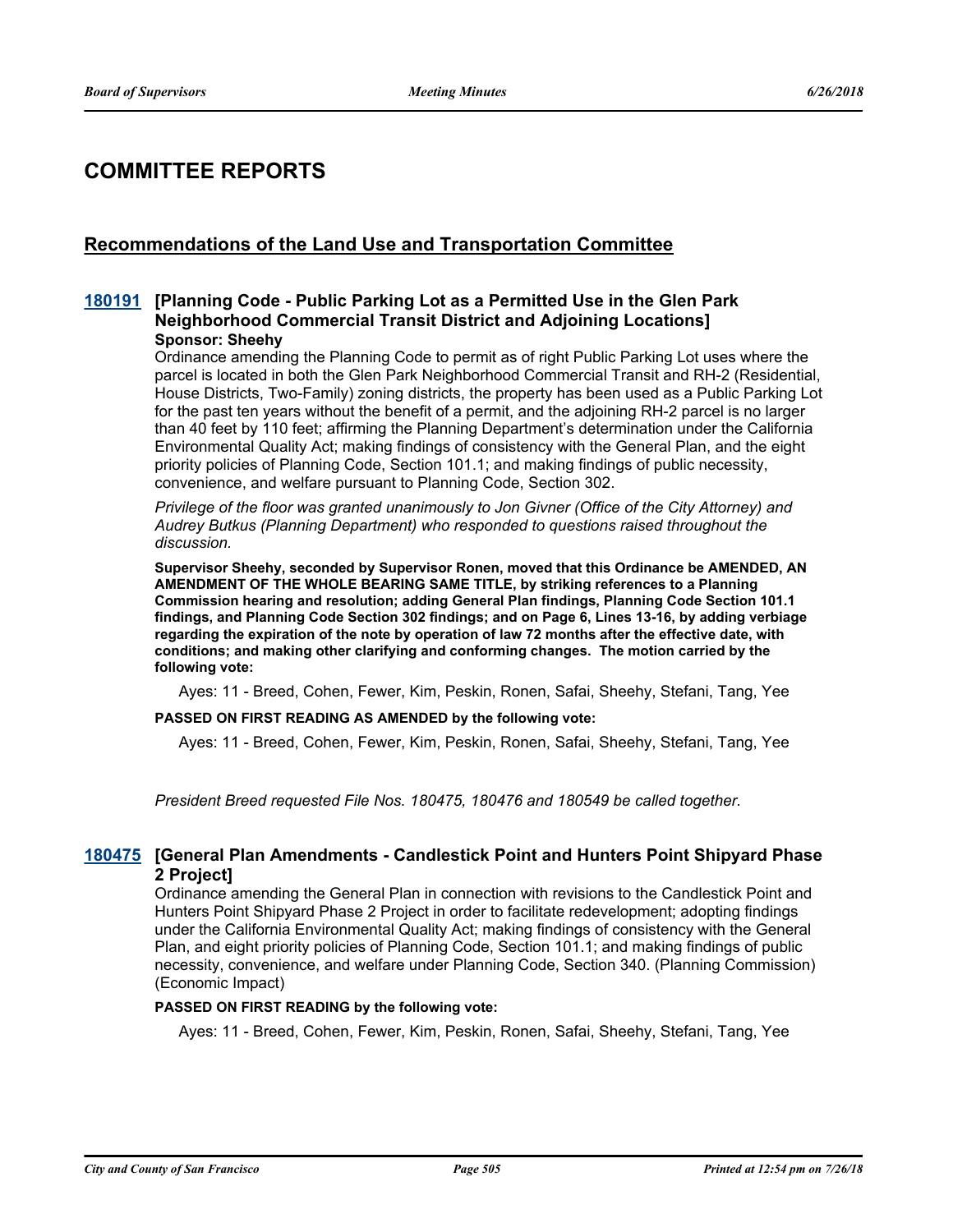## **[Planning Code, Zoning Map - Candlestick Point Activity Node Zoning Map [180476](http://sfgov.legistar.com/gateway.aspx?m=l&id=33345) Amendments]**

Ordinance amending the Planning Code by amending the Zoning Map Sheets to remove Assessor's Parcel Block No. 4991, Lot No. 276, from the Candlestick Point (CP) Activity Node Special Use District and the CP Height and Bulk District; adopting findings under the California Environmental Quality Act; making findings of consistency with the General Plan, and the eight priority policies of Planning Code, Section 101.1; and making findings of public necessity, convenience, and welfare under Planning Code, Section 302. (Planning Commission) (Economic Impact)

### **PASSED ON FIRST READING by the following vote:**

Ayes: 11 - Breed, Cohen, Fewer, Kim, Peskin, Ronen, Safai, Sheehy, Stefani, Tang, Yee

## **[Below-Market Rate Housing Plan Amendment - Candlestick Point-Hunters Point [180549](http://sfgov.legistar.com/gateway.aspx?m=l&id=33418) Shipyard Phase 2 Project]**

### **Sponsors: Mayor; Cohen**

Resolution of the Board of Supervisors, acting in its capacity as the Successor Agency to the former Redevelopment Agency of the City and County of San Francisco, approving an amendment to the Below-Market Rate Housing Plan for the Candlestick Point-Hunters Point Shipyard Phase 2 Project in the Hunters Point Shipyard Redevelopment Project Area and Bayview Hunters Point Redevelopment Project Area, subject to Oversight Board and California Department of Finance approval; and making environmental findings under the California Environmental Quality Act.

#### **Resolution No.** 199-18

#### **ADOPTED by the following vote:**

Ayes: 11 - Breed, Cohen, Fewer, Kim, Peskin, Ronen, Safai, Sheehy, Stefani, Tang, Yee

## **ROLL CALL FOR INTRODUCTIONS**

*See Legislation Introduced below.*

## **PUBLIC COMMENT**

*Abdalla Megahed; expressed concerns regarding the cleanliness of the streets. Allen Jones; shared concerns regarding egregious acts of racism perpetrated by San Francisco leaders.*

*Mr. Wright; shared concerns regarding racism and inequality.*

*Super Girl; shared her puppeteering and sang the Clerk of the Board a happy birthday. Tom Gilberty; shared concerns regarding equal opportunities and the state of the country. Yolanda Jones; shared her experience with bid requirements and submission of a proposal. Wynship W. Hillier; shared concerns regarding his experience with mental illness and unconstitutional outpatient treatment, and requesting the Board stop funding Citywide Case Management/Community Focus.*

*Gloria Berry; shared a video of the District Attorney during a protest.*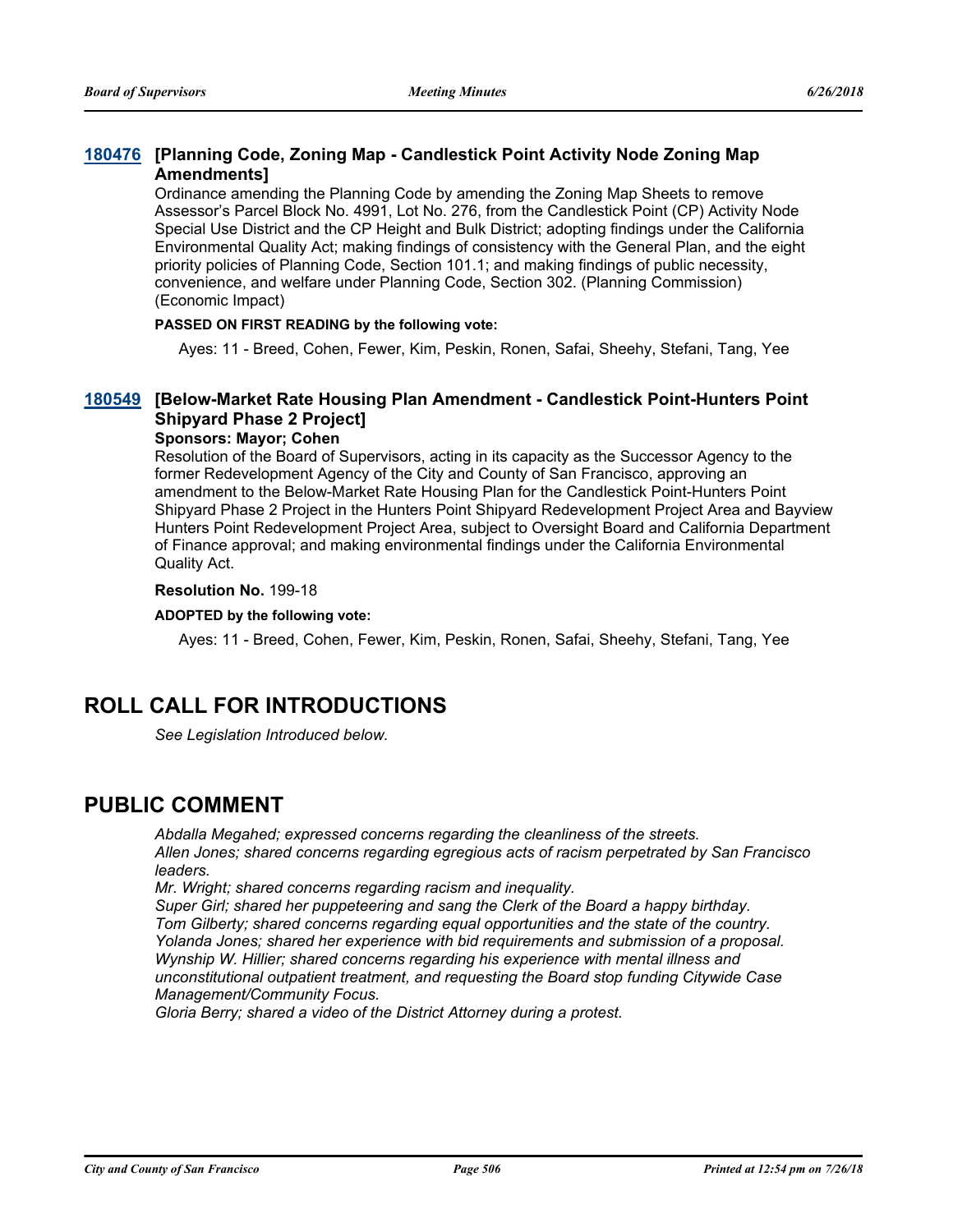## **FOR ADOPTION WITHOUT COMMITTEE REFERENCE**

### [180664](http://sfgov.legistar.com/gateway.aspx?m=l&id=33533) [Condemning the Trump Administration's "Zero-Tolerance" Immigration Policy -**Separating Children From Their Families]**

**Sponsors: Fewer; Ronen, Peskin, Safai, Yee, Cohen, Breed, Tang, Kim, Sheehy and Stefani** Resolution condemning the Trump Administration's "zero-tolerance" immigration policy that separates children from their families at the border; and affirming and defending San Francisco's immigrant communities.

#### **Resolution No.** 221-18

**ADOPTED**

### **[180666](http://sfgov.legistar.com/gateway.aspx?m=l&id=33535) [Endorsing the Water Supply and Water Quality Act of 2018 Bond Initiative] Sponsor: Peskin**

Resolution endorsing the Water Supply and Water Quality Act bond initiative which will appear on the November 2018 ballot, and urging the support of San Francisco's voters.

## **Resolution No.** 222-18 **ADOPTED**

## **[Supporting United States Senate Bill 3036 (Feinstein) - Keep Families Together [180667](http://sfgov.legistar.com/gateway.aspx?m=l&id=33536) Act]**

#### **Sponsors: Stefani; Cohen and Ronen**

Resolution declaring support for United States Senate Bill 3036, the Keep Families Together Act, authored by Senator Feinstein, which prohibits an officer of a designated agency from removing a child from his or her parent or legal guardian, at or near the port of entry on the United States border.

*Supervisor Ronen requested to be added as a co-sponsor.*

**Resolution No.** 223-18

#### **ADOPTED**

#### **The foregoing items were acted upon by the following vote:**

Ayes: 11 - Breed, Cohen, Fewer, Kim, Peskin, Ronen, Safai, Sheehy, Stefani, Tang, Yee

## **IMPERATIVE AGENDA**

*There were no imperative agenda items.*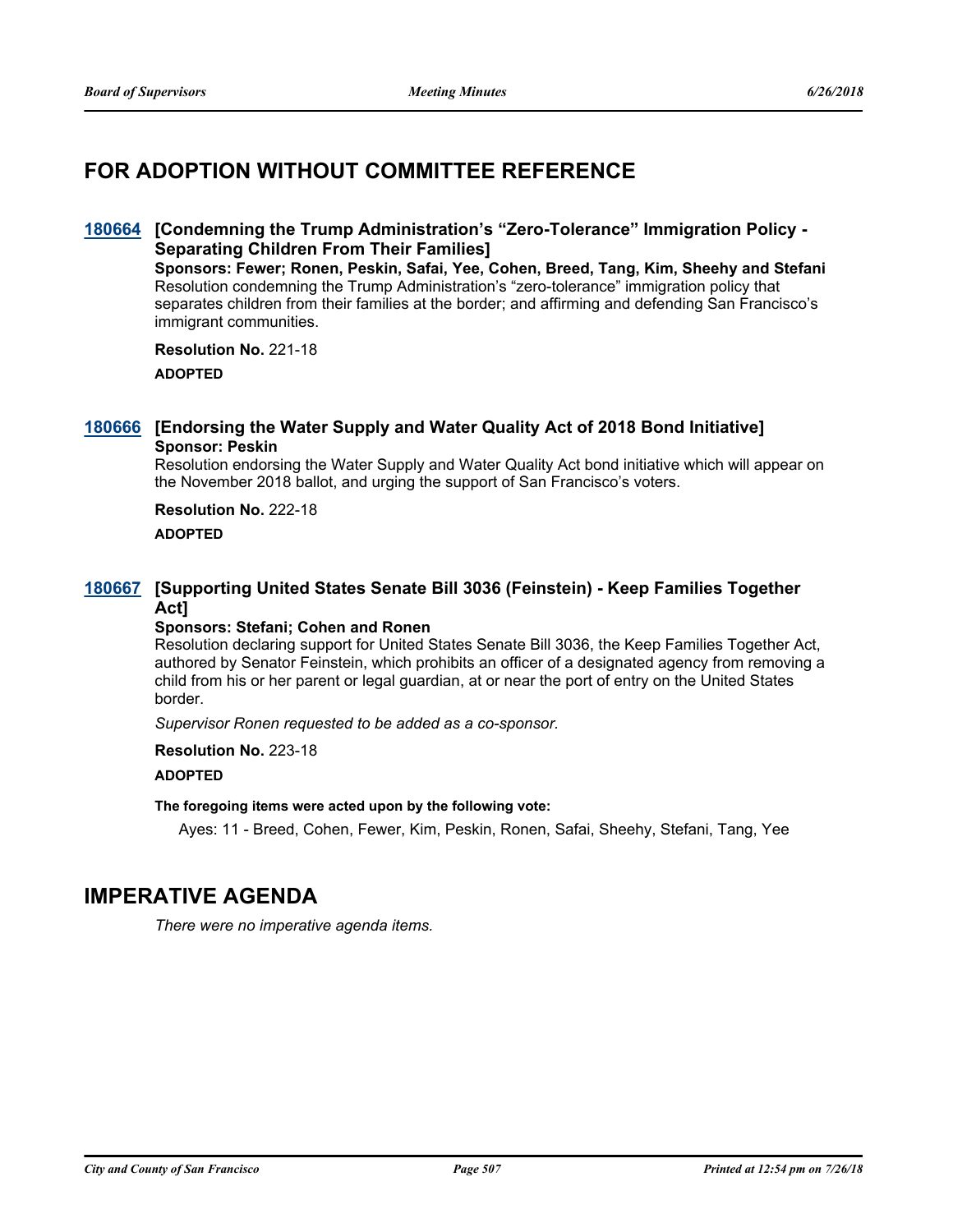## **LEGISLATION INTRODUCED AT ROLL CALL**

## **Introduced by a Supervisor or the Mayor**

*Pursuant to Charter, Section 2.105, an Ordinance or Resolution may be introduced before the Board of Supervisors by a Member of the Board, a Committee of the Board, or the Mayor and shall be referred to and reported upon by an appropriate Committee of the Board.*

## **ORDINANCES**

### **[180680](http://sfgov.legistar.com/gateway.aspx?m=l&id=33549) [Planning Code, Zoning Map - India Basin Special Use District] Sponsor: Cohen**

Ordinance amending the Planning Code to establish the India Basin Special Use District, located generally at Innes Avenue between Griffith Street and Earl Street, along the India Basin shoreline, in the south-east part of San Francisco; amending the Planning Code by amending the Zoning Map to change zoning designations, height districts, and add the India Basin Special Use District; and making findings under the California Environmental Quality Act, findings of consistency with the General Plan, and the eight priority policies of Planning Code, Section 101.1, and findings of public necessity, convenience, and welfare under Planning Code, Section 302.

06/26/18; ASSIGNED UNDER 30 DAY RULE to Land Use and Transportation Committee, expires on 7/26/2018.

## **[Development Agreement - India Basin Investment LLC - India Basin Project - Innes [180681](http://sfgov.legistar.com/gateway.aspx?m=l&id=33550) Avenue at Griffith Street]**

#### **Sponsor: Cohen**

Ordinance approving a Development Agreement between the City and County of San Francisco and India Basin Investment LLC, a California limited liability company, for the India Basin Project at the approximately 28-acre site located at Innes Avenue between Griffith Street and Earl Street, with various public benefits, including 25% affordable housing and 11 acres of parks and open space; making findings under the California Environmental Quality Act and findings of conformity with the General Plan, and with the eight priority policies of Planning Code, Section 101.1(b); approving a Public Trust Exchange Agreement, making public trust findings, and authorizing the transfer and acceptance of real property and the recording of a land use covenant consistent with the Public Trust Exchange Agreement; approving specific development impact fees and waiving any conflicting provision in Planning Code, Article 4, or Administrative Code, Article 10; confirming compliance with or waiving certain provisions of Administrative Code, Chapters 14B, 23, 56, and 82 and Subdivision Code, Section 1348, and ratifying certain actions taken in connection therewith.

06/26/18; ASSIGNED UNDER 30 DAY RULE to Land Use and Transportation Committee, expires on 7/26/2018.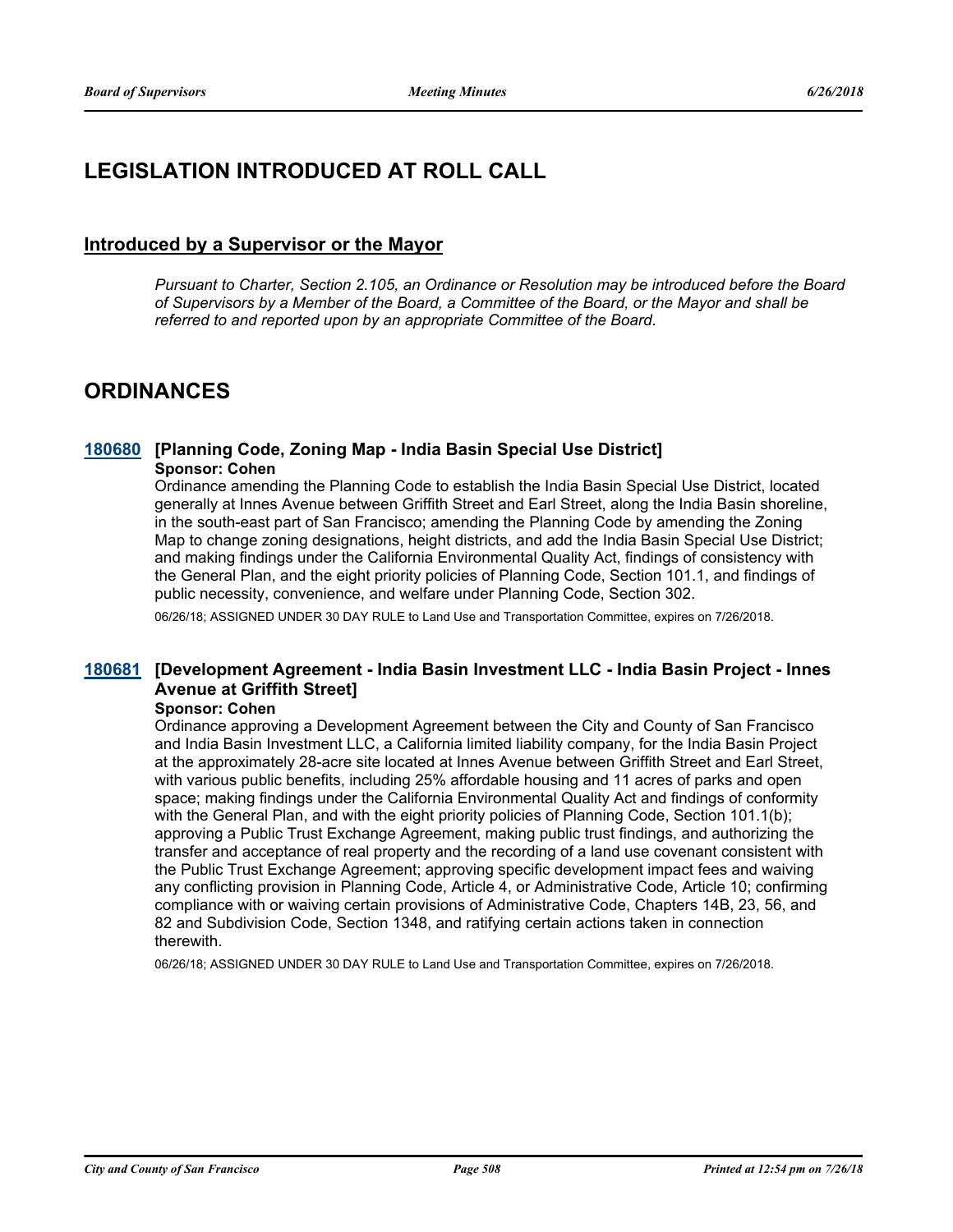## **RESOLUTIONS**

## **[Multifamily Housing Revenue Bonds - 88 Broadway Street - Not to Exceed [180682](http://sfgov.legistar.com/gateway.aspx?m=l&id=33551) \$60,000,000]**

## **Sponsor: Mayor**

Resolution declaring the intent of the City and County of San Francisco ("City") to reimburse certain expenditures from proceeds of future bonded indebtedness; authorizing the Director of the Mayor's Office of Housing and Community Development ("Director") to submit an application and related documents to the California Debt Limit Allocation Committee ("CDLAC") to permit the issuance of residential mortgage revenue bonds in an aggregate principal amount not to exceed \$60,000,000 for 88 Broadway Street; authorizing and directing the Director to direct the Controller's Office to hold in trust an amount not to exceed \$100,000 in accordance with CDLAC procedures; authorizing the Director to certify to CDLAC that the City has on deposit the required amount; authorizing the Director to pay an amount equal to such deposit to the State of California if the City fails to issue the residential mortgage revenue bonds; approving, for purposes of the Internal Revenue Code of 1986, as amended, the issuance and sale of residential mortgage revenue bonds by the City in an aggregate principal amount not to exceed \$60,000,000; authorizing and directing the execution of any documents necessary to implement this Resolution; and ratifying and approving any action heretofore taken in connection with the Project, as defined herein, and the Application, as defined herein.

06/26/18; RECEIVED AND ASSIGNED to Budget and Finance Sub-Committee.

### **[Port Ground Lease and Port/Mayor's Office of Housing and Community [180683](http://sfgov.legistar.com/gateway.aspx?m=l&id=33552) Development Memorandum of Understanding - 88 Broadway Family, L.P. - 735 Davis Street - Seawall Lot 322-1 - \$20,000 Annual Base Rent] Sponsor: Mayor**

Resolution adopting the Mitigation Monitoring and Reporting Program under the California Environmental Quality Act for an affordable housing project at Seawall Lot 322-1 (the "Port Property" or the "Development") along with an affordable housing project on city-owned property at 735 Davis Street (collectively, the "Project"); affirming the Port Commission's Public Trust findings; adopting findings that the Project is consistent with the General Plan, and the eight priority policies of Planning Code, Section 101.1; and approving and authorizing the execution of a Ground Lease for the Property with 88 Broadway Family, L.P. ("Lease") with annual base rent of \$20,000 for a term of 57 years with a 18-year extension option for the development and operation of 124 affordable rental housing units, one manager housing unit, and ancillary ground level uses, and a Memorandum of Understanding between the Port and the Mayor's Office of Housing and Community Development for payment of fair market value for the Port Property and other interdepartmental coordination; and authorizing and directing the Executive Director of Port of San Francisco and the Director of the Mayor's Office of Housing and Community Development to execute documents and take necessary actions to implement this Resolution. (Fiscal Impact)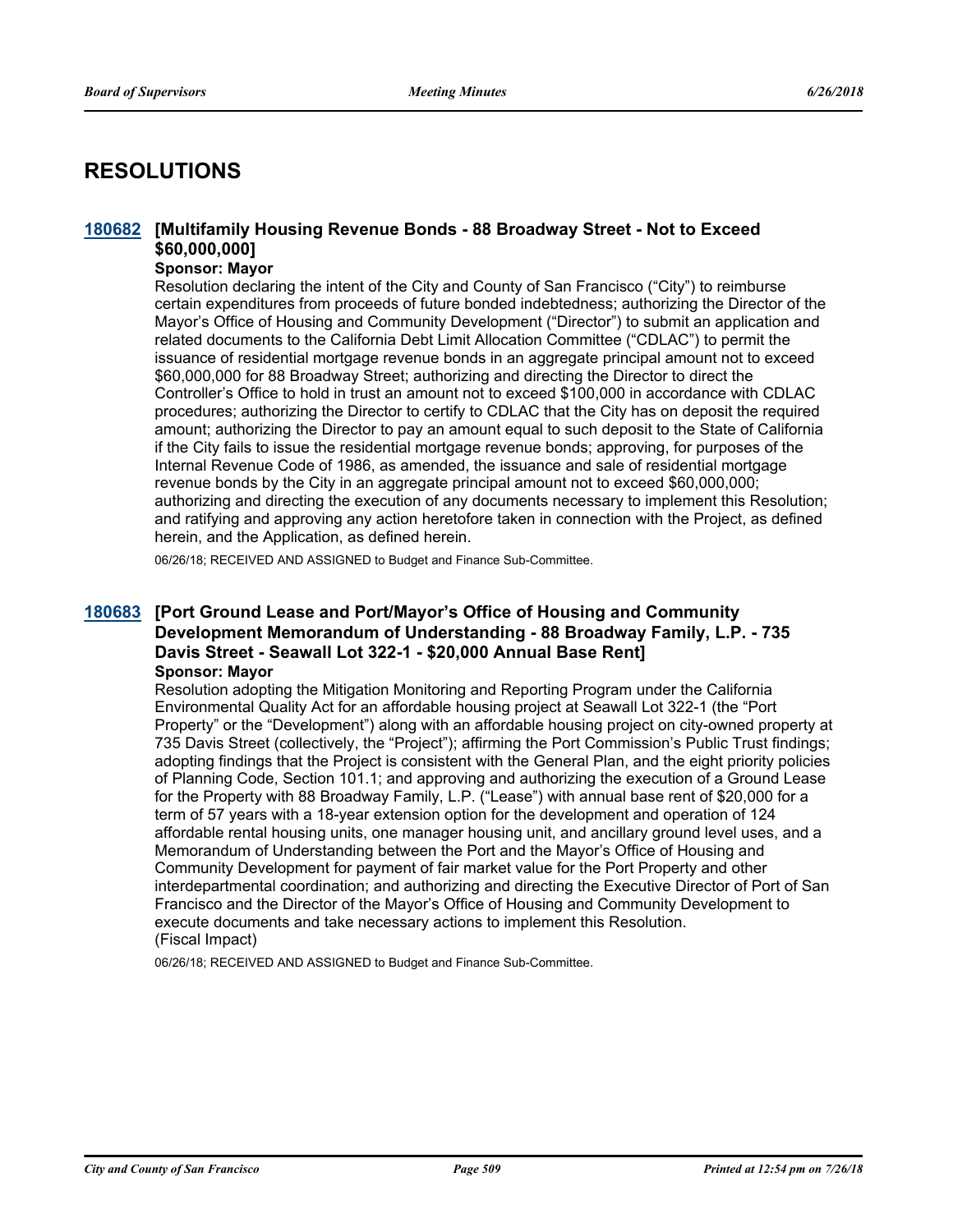## **[Multifamily Housing Revenue Bonds - 735 Davis Street - Not to Exceed [180684](http://sfgov.legistar.com/gateway.aspx?m=l&id=33553) \$30,000,000]**

## **Sponsor: Mayor**

Resolution declaring the intent of the City and County of San Francisco ("City") to reimburse certain expenditures from proceeds of future bonded indebtedness; authorizing the Director of the Mayor's Office of Housing and Community Development ("Director") to submit an application and related documents to the California Debt Limit Allocation Committee ("CDLAC") to permit the issuance of residential mortgage revenue bonds in an aggregate principal amount not to exceed \$30,000,000 for 735 Davis Street; authorizing and directing the Director to direct the Controller's Office to hold in trust an amount not to exceed \$100,000 in accordance with CDLAC procedures; authorizing the Director to certify to CDLAC that the City has on deposit the required amount; authorizing the Director to pay an amount equal to such deposit to the State of California if the City fails to issue the residential mortgage revenue bonds; approving, for purposes of the Internal Revenue Code of 1986, as amended, the issuance and sale of residential mortgage revenue bonds by the City in an aggregate principal amount not to exceed \$30,000,000; authorizing and directing the execution of any documents necessary to implement this Resolution; and ratifying and approving any action heretofore taken in connection with the Project, as defined herein, and the Application, as defined herein.

06/26/18; RECEIVED AND ASSIGNED to Budget and Finance Sub-Committee.

### **[Jurisdictional Transfer of City Property - Public Works Department - Mayor's Office [180685](http://sfgov.legistar.com/gateway.aspx?m=l&id=33554) of Housing and Community Development - 735 Davis Street - \$0] Sponsor: Mayor**

Resolution approving the jurisdictional transfer of City property at 735 Davis Street, Assessor's Parcel Block No. 0140, Lot No. 008, from Public Works to the Mayor's Office of Housing and Community Development for affordable housing; approving the transfer price of \$0; making findings of consistency with the General Plan, and the eight priority policies of Planning Code, Section 101.1; and authorizing other actions in furtherance of this Resolution, as defined herein. (Fiscal Impact)

06/26/18; RECEIVED AND ASSIGNED to Land Use and Transportation Committee.

## [180686](http://sfgov.legistar.com/gateway.aspx?m=l&id=33555) [Option to Ground Lease and Ground Lease - 735 Davis Senior, L.P. - 735 Davis **Street - Ground Lease \$15,000 Annual Base Rent]**

#### **Sponsor: Mayor**

Resolution approving and authorizing the execution of an Option to Ground Lease for a term to commence following Board approval through June 30, 2019, with a 12-month option to extend, providing 735 Davis Senior, L.P. the right to ground lease the City owned parcel located at 735 Davis Street (Assessor's Parcel Block No. 0140, Lot No. 008 ) ("Property") with annual base rent of \$15,000 for a term of 75 years with one 24-year extension option, in order to construct a 100% affordable, 53-unit multifamily rental housing development for low-income to moderate-income seniors and formally homeless seniors; adopting findings that the Ground Lease is consistent with the General Plan, and the eight priority policies of Planning Code, Section 101.1; adopting the Mitigation Measures and Improvement Measures Monitoring and Reporting Program; and authorizing and directing the Acting Director of Property and Director of Mayor's Office of Housing and Community Development to execute any documents, make certain modifications, and take necessary actions to implement this Resolution, as defined herein.

## (Fiscal Impact)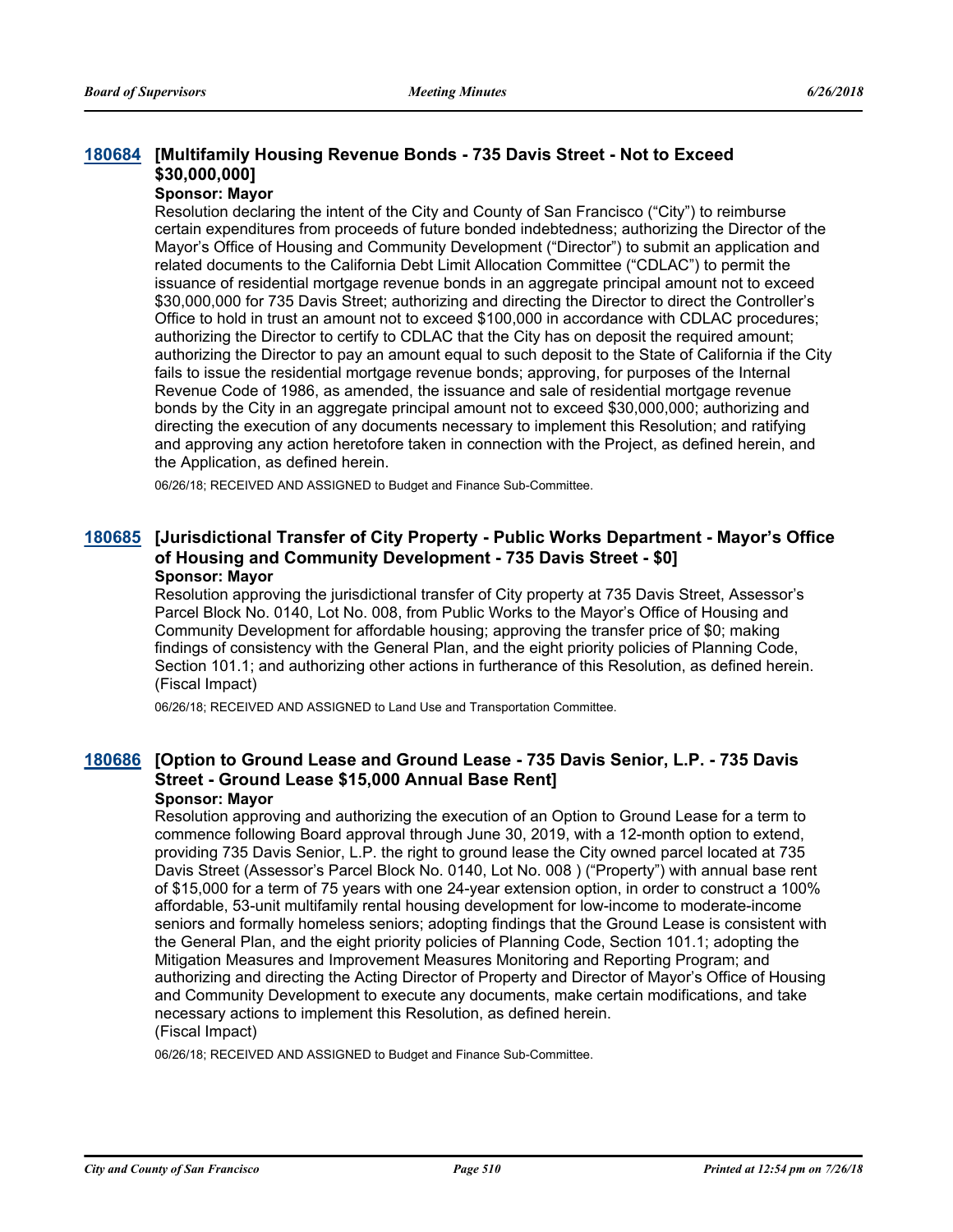## **[Multifamily Housing Revenue Note - 490 South Van Ness Avenue - Not to Exceed [180687](http://sfgov.legistar.com/gateway.aspx?m=l&id=33556) \$35,712,500]**

### **Sponsors: Mayor; Ronen**

Resolution authorizing the execution and delivery of a multifamily housing revenue note in one or more series in an aggregate principal amount not to exceed \$35,715,500 for the purpose of providing financing for the construction of an 81-unit multifamily rental housing project known as "490 South Van Ness Avenue"; approving the form of and authorizing the execution of a funding loan agreement providing the terms and conditions of the loan from the funding lender to the City and the execution and delivery of the note; approving the form of and authorizing the execution of a borrower loan agreement providing the terms and conditions of the loan from the City to the borrower; approving the form of and authorizing the execution of a regulatory agreement and declaration of restrictive covenants; authorizing the collection of certain fees; approving modifications, changes and additions to the documents; ratifying and approving any action heretofore taken in connection with the back-to-back loans, the note and the project; granting general authority to City officials to take actions necessary to implement this Resolution and related matters, as defined herein.

06/26/18; RECEIVED AND ASSIGNED to Budget and Finance Sub-Committee.

## **[Ground Lease - 490 South Van Ness Avenue - 490 SVN Housing Associates, LP - [180688](http://sfgov.legistar.com/gateway.aspx?m=l&id=33557) \$15,000 Annual Base Rent]**

### **Sponsors: Mayor; Ronen**

Resolution approving and authorizing a long term Ground Lease with 490 SVN Housing Associates, LP, on City owned land at 490 South Van Ness Avenue ("Property") for a term of 75 years, to commence following Board approval, with one 24-year extension option, and with an annual based rent of \$15,000 in order to construct a 100% affordable, 80-unit multifamily rental housing development (plus one manager unit) for low-income persons ("Project"); adopting findings that the Ground Lease is consistent with the California Environmental Quality Act, the General Plan, and the priority policies of Planning Code, Section 101.1; and authorizing the Acting Director of Property and Director of Mayor's Office of Housing and Community Development to execute documents, make certain modifications, and take certain actions in furtherance of this Resolution, as defined herein.

(Fiscal Impact)

06/26/18; RECEIVED AND ASSIGNED to Budget and Finance Sub-Committee.

### **[180689](http://sfgov.legistar.com/gateway.aspx?m=l&id=33558) [Authorizing Expenditures - SoMa Community Stabilization Fund - \$1,249,999] Sponsor: Kim**

Resolution authorizing the Mayor's Office of Housing and Community Development to expend SoMa Community Stabilization Fund dollars in the amount of \$1,249,999 to address various impacts of destabilization on residents and businesses in SoMa. (Fiscal Impact)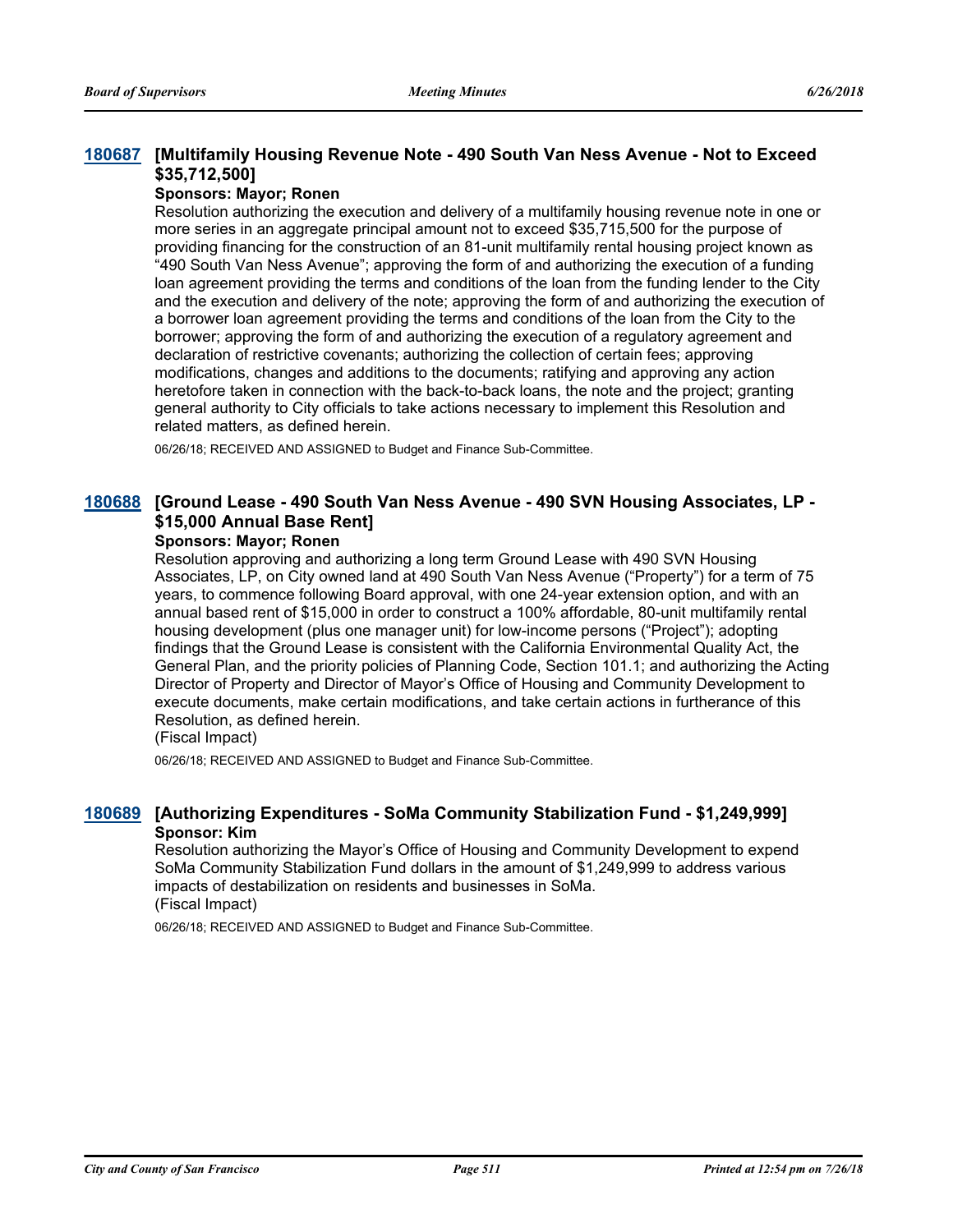## **[Lease Amendment - Boudin Properties Inc. - 160 Jefferson Street - Two Ten-Year [180690](http://sfgov.legistar.com/gateway.aspx?m=l&id=33559) Extension Options]**

## **Sponsor: Peskin**

Resolution approving the First Amendment to Lease L-13550 between Boudin Properties, Inc., located at 160 Jefferson Street, and the City and County of San Francisco, acting by and through the Port Commission, to provide for two extension options of ten years each, for an aggregate term until June 30, 2065, each subject to specific performance and capital improvement conditions, as defined herein; with no change to existing lease terms of July 1, 2005, through June 30, 2045.

06/26/18; RECEIVED AND ASSIGNED to Budget and Finance Sub-Committee.

## **[Multifamily Housing Revenue Bonds - 211 Putnam Street, 291 Putnam Street, and [180691](http://sfgov.legistar.com/gateway.aspx?m=l&id=33560) 1000 Tompkins Avenue - Not to Exceed \$30,000,000]**

## **Sponsor: Ronen**

Resolution declaring the intent of the City and County of San Francisco ("City") to reimburse certain expenditures from proceeds of future bonded indebtedness; authorizing the Director of the Mayor's Office of Housing and Community Development ("Director") to submit an application and related documents to the California Debt Limit Allocation Committee ("CDLAC") to permit the issuance of residential mortgage revenue bonds in an aggregate principal amount not to exceed \$30,000,000 for 211 Putnam Street, 291 Putnam Street, and 1000 Tompkins Avenue; authorizing and directing the Director to direct the Controller's Office to hold in trust an amount not to exceed \$100,000 in accordance with CDLAC procedures; authorizing the Director to certify to CDLAC that the City has on deposit the required amount; authorizing the Director to pay an amount equal to such deposit to the State of California if the City fails to issue the residential mortgage revenue bonds; approving, for purposes of the Internal Revenue Code of 1986, as amended, the issuance and sale of residential mortgage revenue bonds by the City in an aggregate principal amount not to exceed \$30,000,000; authorizing and directing the execution of any documents necessary to implement this Resolution; and ratifying and approving any action heretofore taken in connection with the Project, as defined herein, and the Application, as defined herein.

06/26/18; RECEIVED AND ASSIGNED to Budget and Finance Sub-Committee.

#### **[Multifamily Housing Revenue Bonds - 3101 Mission Street, 141 Precita Avenue, [180692](http://sfgov.legistar.com/gateway.aspx?m=l&id=33561) and 143 Precita Avenue - Not to Exceed \$35,000,000] Sponsor: Ronen**

Resolution declaring the intent of the City and County of San Francisco ("City") to reimburse certain expenditures from proceeds of future bonded indebtedness; authorizing the Director of the Mayor's Office of Housing and Community Development ("Director") to submit an application and related documents to the California Debt Limit Allocation Committee ("CDLAC") to permit the issuance of residential mortgage revenue bonds in an aggregate principal amount not to exceed \$35,000,000 for 3101 Mission Street, 141 Precita Avenue, and 143 Precita Avenue; authorizing and directing the Director to direct the Controller's Office to hold in trust an amount not to exceed \$100,000 in accordance with CDLAC procedures; authorizing the Director to certify to CDLAC that the City has on deposit the required amount; authorizing the Director to pay an amount equal to such deposit to the State of California if the City fails to issue the residential mortgage revenue bonds; approving, for purposes of the Internal Revenue Code of 1986, as amended, the issuance and sale of residential mortgage revenue bonds by the City in an aggregate principal amount not to exceed \$35,000,000; authorizing and directing the execution of any documents necessary to implement this Resolution; and ratifying and approving any action heretofore taken in connection with the Project, as defined herein, and the Application, as defined herein.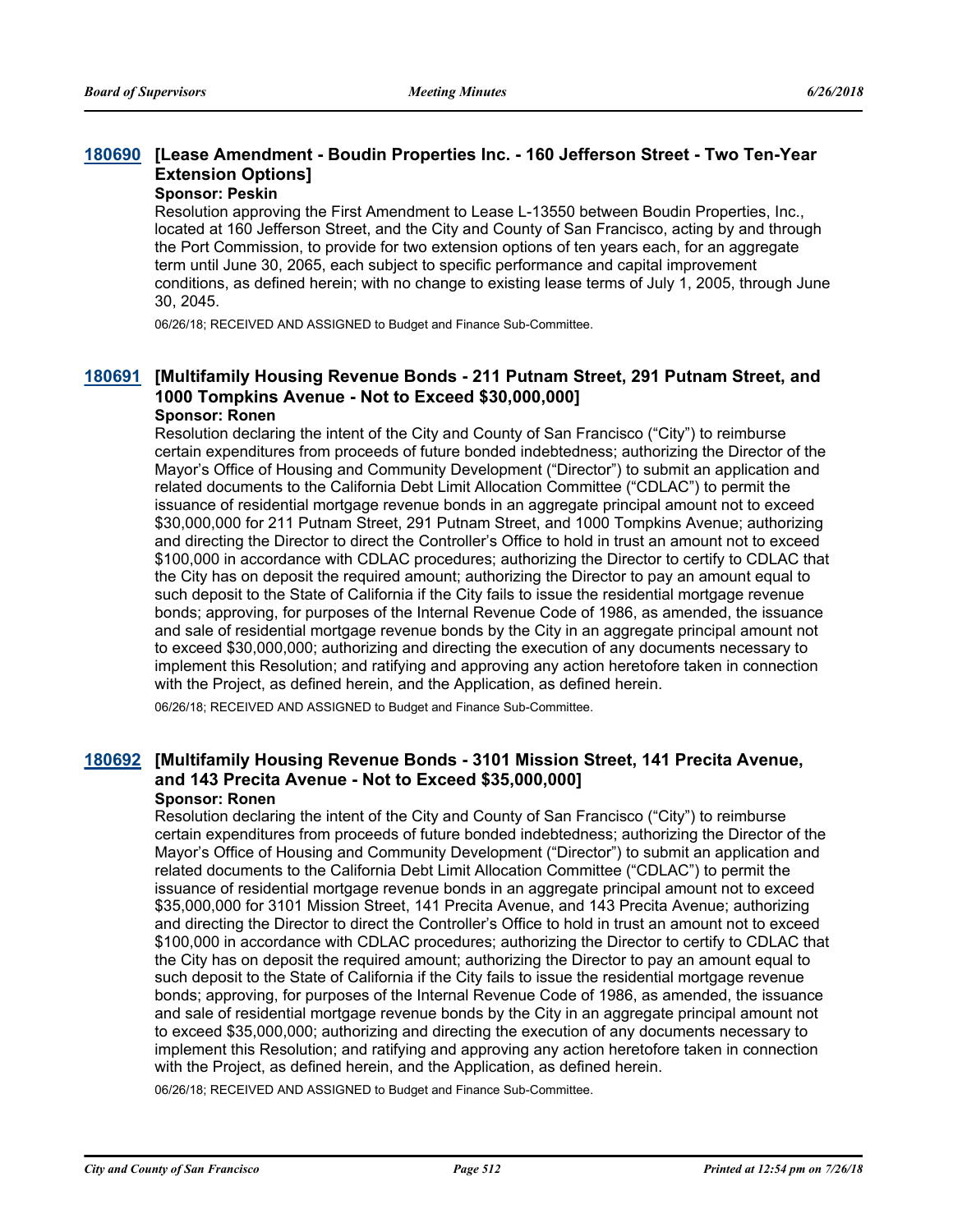### **[Confirming City Policy that the San Francisco Public Utilities Commission [180693](http://sfgov.legistar.com/gateway.aspx?m=l&id=33562) (SFPUC) Provide Electricity to City Projects - Urging Pacific Gas & Electric to Cooperate with the SFPUC to Provide City Power to Projects] Sponsors: Ronen; Peskin**

Resolution confirming the City's policy that the San Francisco Public Utilities Commission provide electricity to City projects where feasible; and urging Pacific Gas & Electric to work with the San Francisco Public Utilities Commission to serve City electric customers efficiently.

06/26/18; REFERRED FOR ADOPTION WITHOUT COMMITTEE REFERENCE AGENDA AT THE NEXT BOARD MEETING.

## **Introduced at the Request of a Department**

*Pursuant to Rules of Order of the Board of Supervisors, Section 2.7.1, Department Heads may submit proposed legislation to the Clerk of the Board, in which case titles of the legislation will be printed at the rear of the next available agenda of the Board.*

## **PROPOSED RESOLUTIONS**

## [180655](http://sfgov.legistar.com/gateway.aspx?m=l&id=33524) [Airport Revenue Bonds - Bond Issuance - Airport Revenue Refunding Bonds -**Continuing Covenant Agreement - Not to Exceed \$2,620,000,000]**

Resolution approving the issuance of up to \$2,620,000,000 aggregate principal amount of San Francisco International Airport Second Series Revenue Refunding Bonds for the purpose of refinancing bonds and subordinate bonds of the Airport Commission and related obligations; approving the form of and authorizing the execution and delivery of one or more Continuing Covenant Agreements in connection with the direct purchase of bonds of the Airport Commission; and approving certain related matters, as defined herein. (Airport Commission) (Fiscal Impact; No Budget and Legislative Analyst Report)

06/14/18; RECEIVED FROM DEPARTMENT.

06/26/18; RECEIVED AND ASSIGNED to Budget and Finance Sub-Committee.

## **[Contract Agreement - Progress Foundation - Behavioral Health Services - Not to [180656](http://sfgov.legistar.com/gateway.aspx?m=l&id=33525) Exceed \$9,645,691]**

Resolution approving an original agreement for residential behavioral health services for adults, between the Department of Public Health and Progress Foundation, in the not to exceed amount of \$9,645,691 for a total contract term of six months, from July 1, 2018, through December 31, 2018. (Public Health Department)

(Fiscal Impact; No Budget and Legislative Analyst Report)

06/14/18; RECEIVED FROM DEPARTMENT.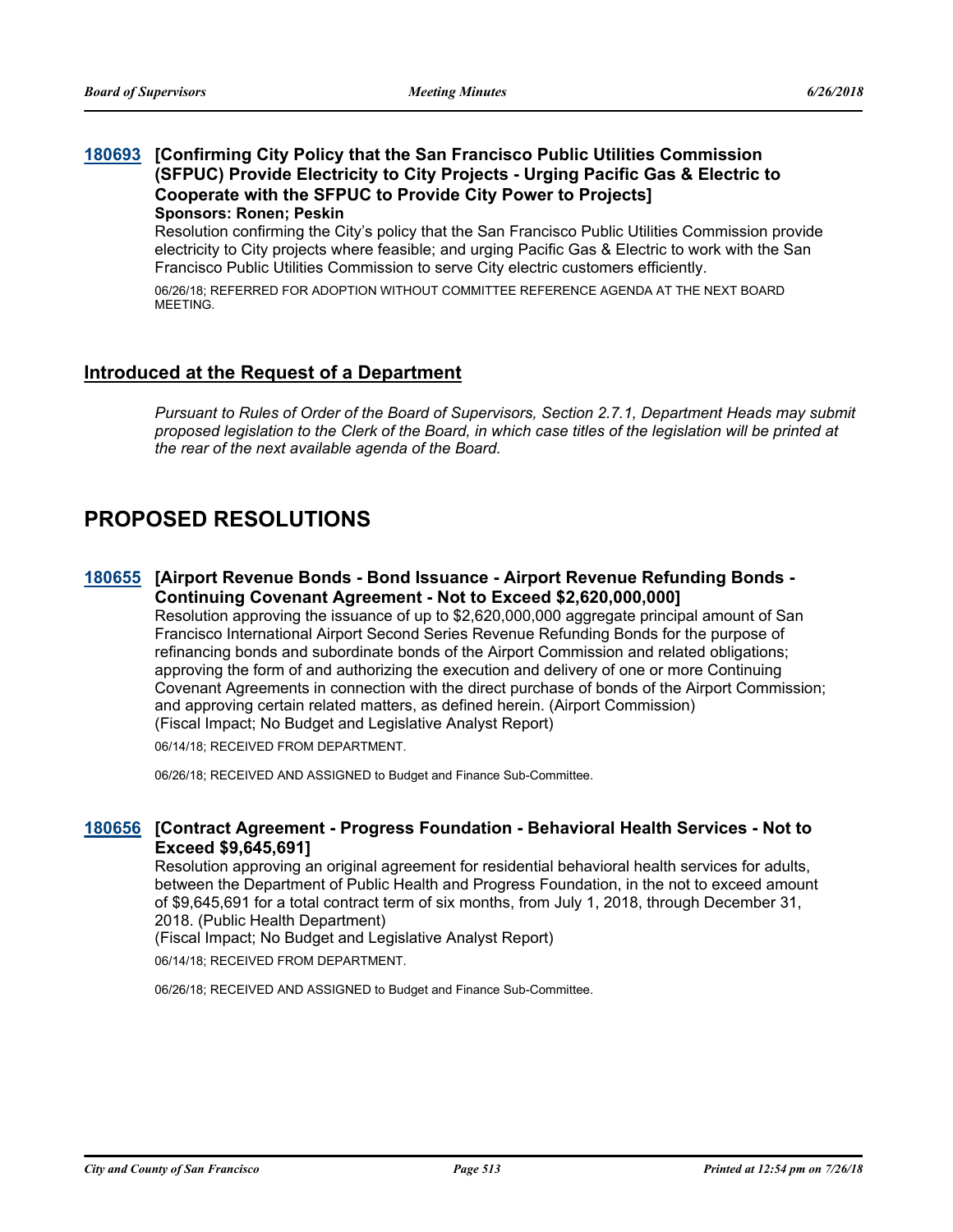## **[180657](http://sfgov.legistar.com/gateway.aspx?m=l&id=33526) [Master Lease Amendment - United States Navy - Treasure Island Childcare]**

Resolution approving Amendment No. 14 to the Treasure Island Childcare Master Lease between the Treasure Island Development Authority and the United States Navy to extend the term for one year to commence December 1, 2018, for the total term of October 1, 2001, through November 30, 2019. (Treasure Island Development Authority)

06/15/18; RECEIVED FROM DEPARTMENT.

06/26/18; RECEIVED AND ASSIGNED to Budget and Finance Sub-Committee.

## **[Master Lease Amendment - United States Navy - Treasure Island Land and [180658](http://sfgov.legistar.com/gateway.aspx?m=l&id=33527) Structures]**

Resolution approving Amendment No. 43 to the Treasure Island Land and Structures Master Lease between the Treasure Island Development Authority and the United States Navy to extend the term for one year to commence December 1, 2018, for a total term of November 19, 1998, through November 30, 2019. (Treasure Island Development Authority)

06/15/18; RECEIVED FROM DEPARTMENT.

06/26/18; RECEIVED AND ASSIGNED to Budget and Finance Sub-Committee.

## **[Tolling Agreement - Fong & Chan Architects - Zuckerberg San Francisco General [180659](http://sfgov.legistar.com/gateway.aspx?m=l&id=33528) Hospital Rebuild Dispute]**

Resolution approving a Tolling Agreement to toll the statutes of limitations for Fong & Chan Architects to bring potential claims against the City and County of San Francisco arising out of the rebuild of the new Zuckerberg San Francisco General Hospital in 2016. (City Attorney)

06/18/18; RECEIVED FROM DEPARTMENT.

06/26/18; RECEIVED AND ASSIGNED to Budget and Finance Sub-Committee.

## **[Contract Agreement - Family Service Agency of San Francisco dba Felton Institute [180660](http://sfgov.legistar.com/gateway.aspx?m=l&id=33529) - Behavioral Health Services for Children and Families - Not to Exceed \$36,533,164]** Resolution approving a contract agreement between the Department of Public Health and Family Service Agency of San Francisco dba Felton Institute, for behavioral health services for children and families in an amount not to exceed \$36,533,164 for a contract term of four years, from July 1, 2018, through June 30, 2022, with one five-year option to extend. (Public Health Department) (Fiscal Impact; No Budget and Legislative Analyst Report)

06/18/18; RECEIVED FROM DEPARTMENT.